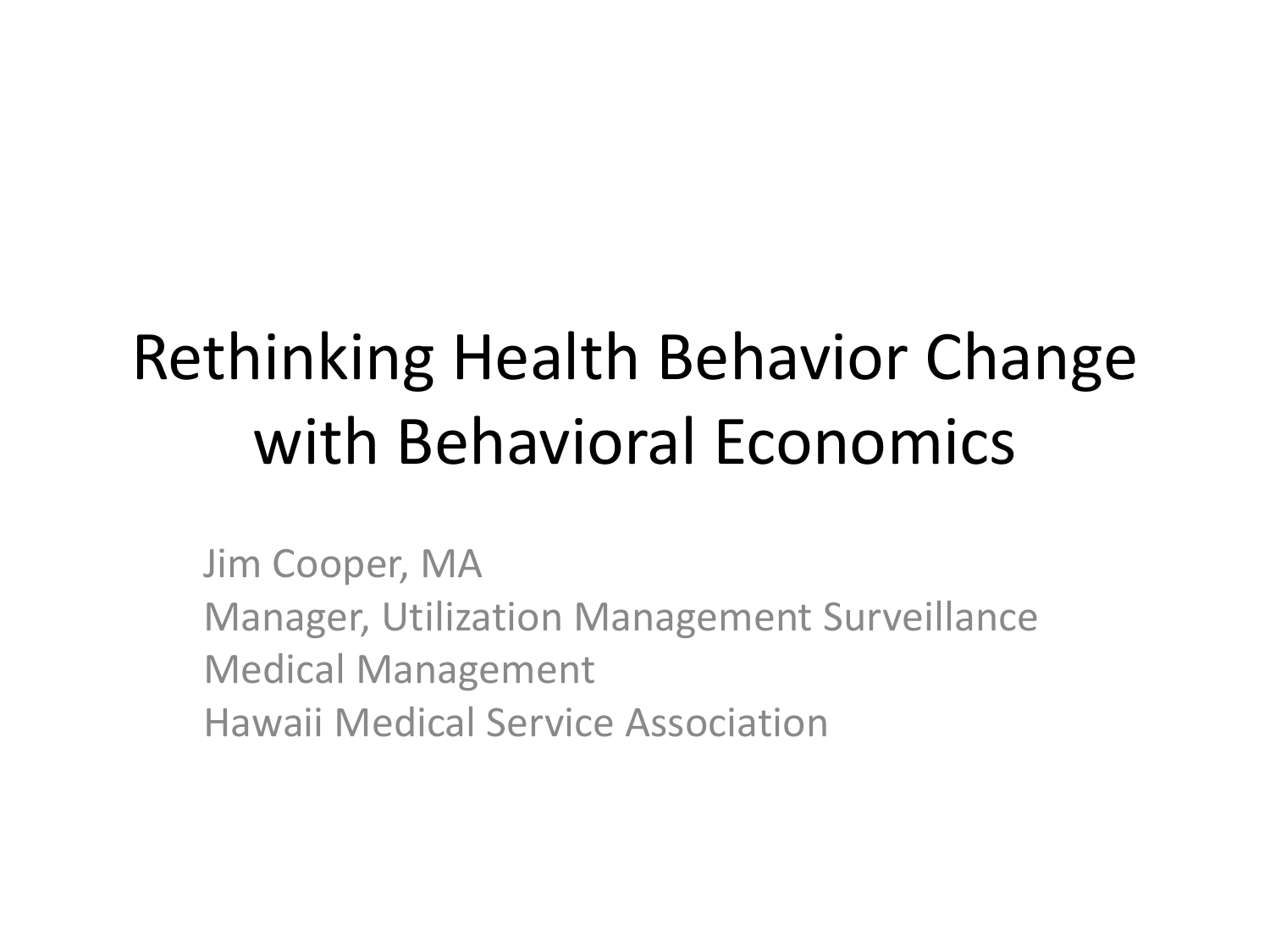### Agenda

- Principles of Behavioral Economics
- Extrinsic Incentives vs Intrinsic Motivation
- Identity Economics and Social Networks
- Choice Architects and Libertarian Paternalism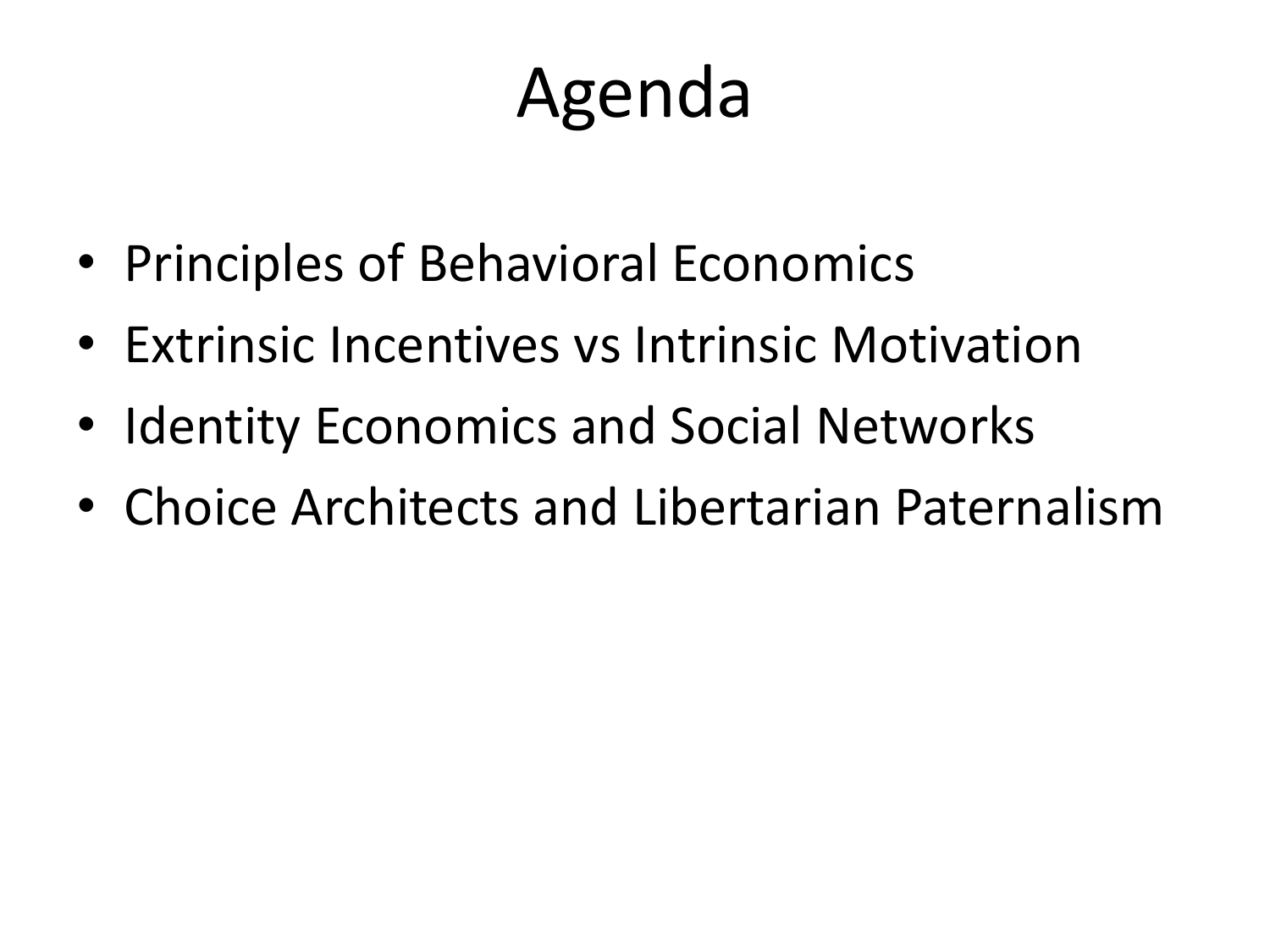# Learning Objectives

- Identify the main principles of behavioral economics
- Contrast and compare extrinsic incentives and intrinsic motivation
- Describe how identity economics and social networks affect behavior
- Discuss the meaning and importance of choice architecture
- Describe how libertarian paternalism applies knowledge of human irrationality to marketing and interventions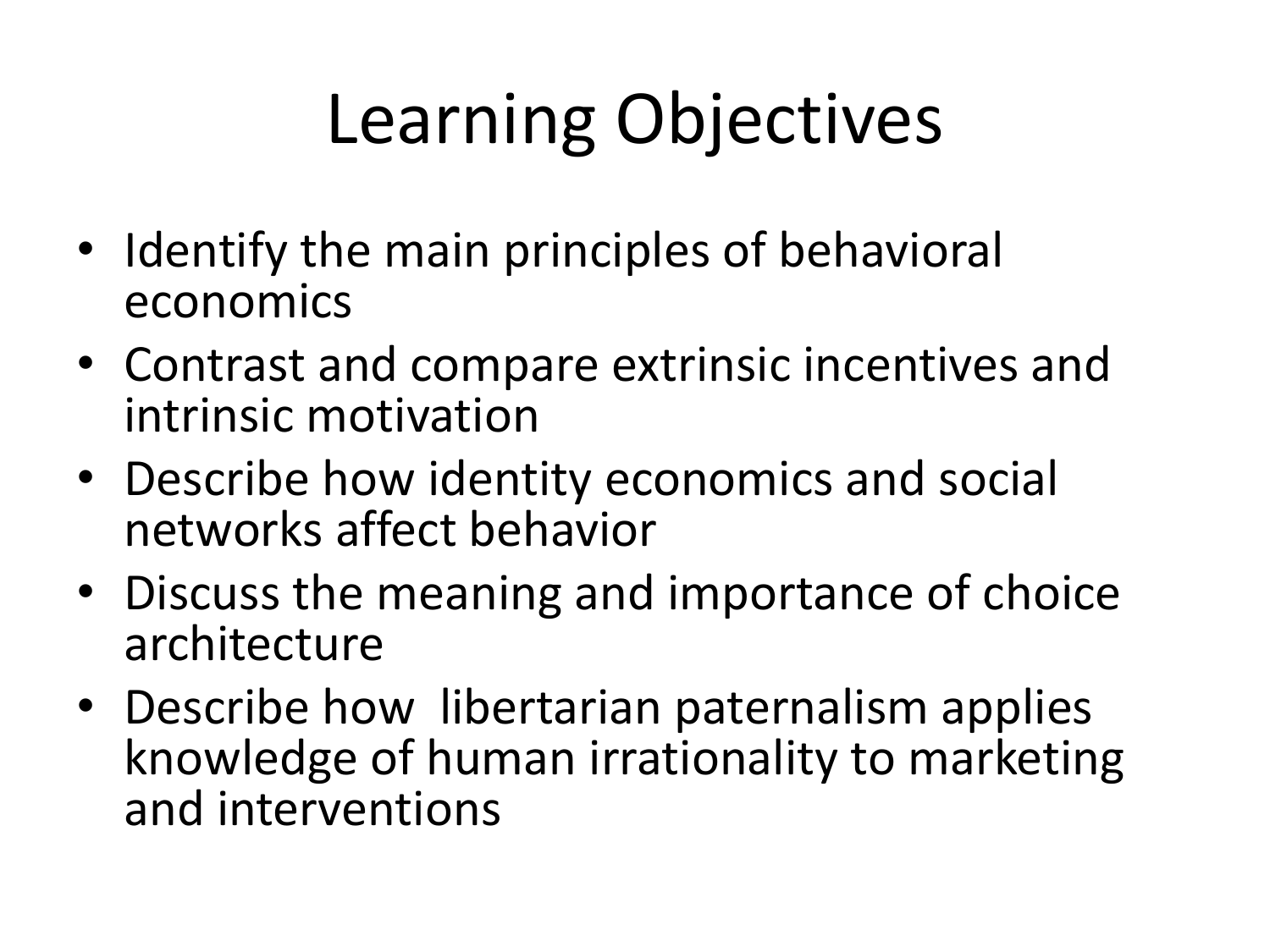### Behavioral Economics

- Behavioral Economics is a branch of microeconomics concerned with motivational factors that underlie human behavior.
- Classical economics believes that people are rational actors capable of making optimal choices.
- Behavioral economics recognizes that people act irrationally at times and frequently make less than optimal choices.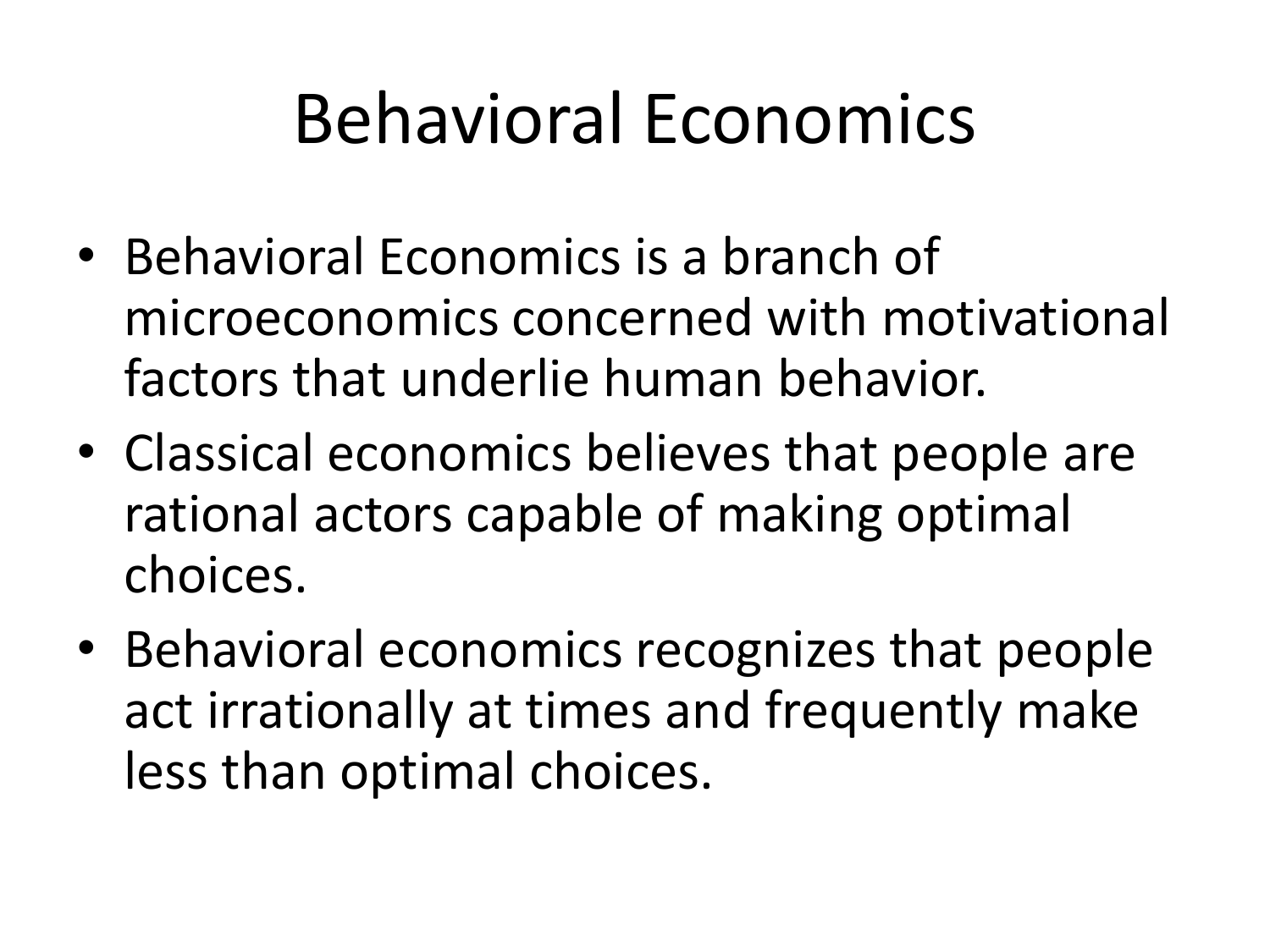#### **PRINCIPLES OF BEHAVIORAL ECONOMICS**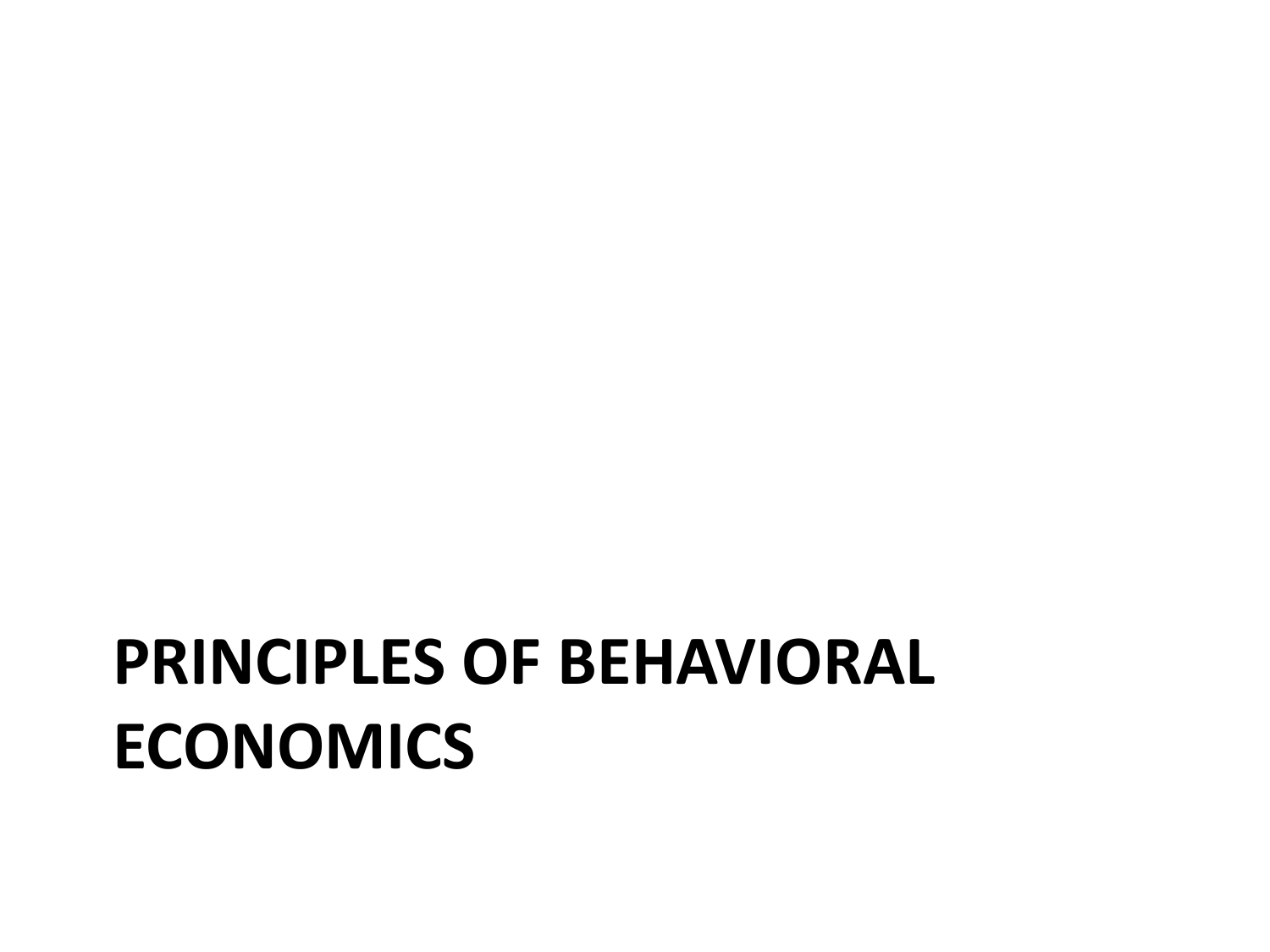### 1. Attribution bias

Tendency to imbue attributes to a person or thing based on its initial perceived value.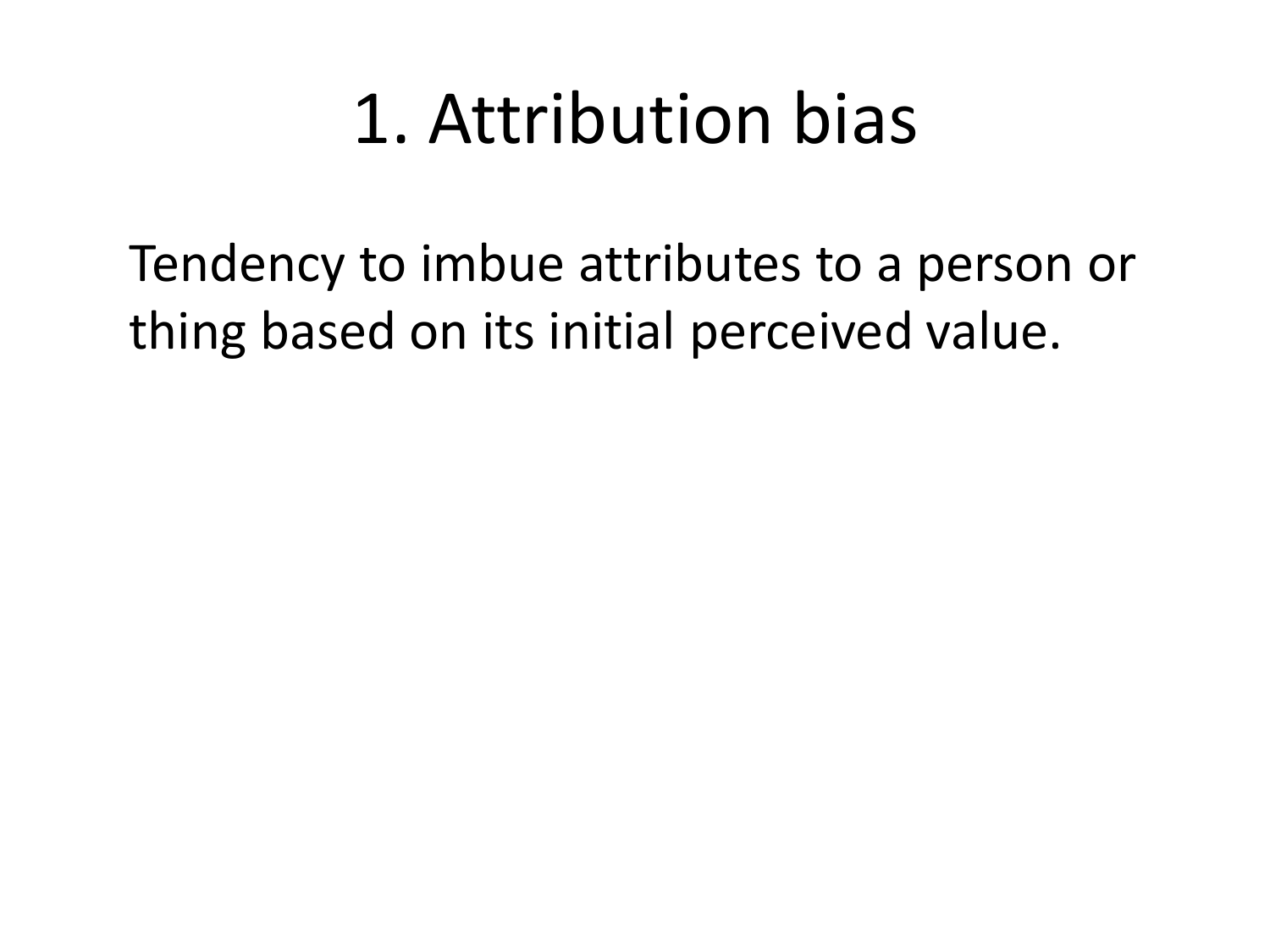# 2. Diagnosis Bias

Denial of all evidence that that contradicts our initial perception of a person or thing.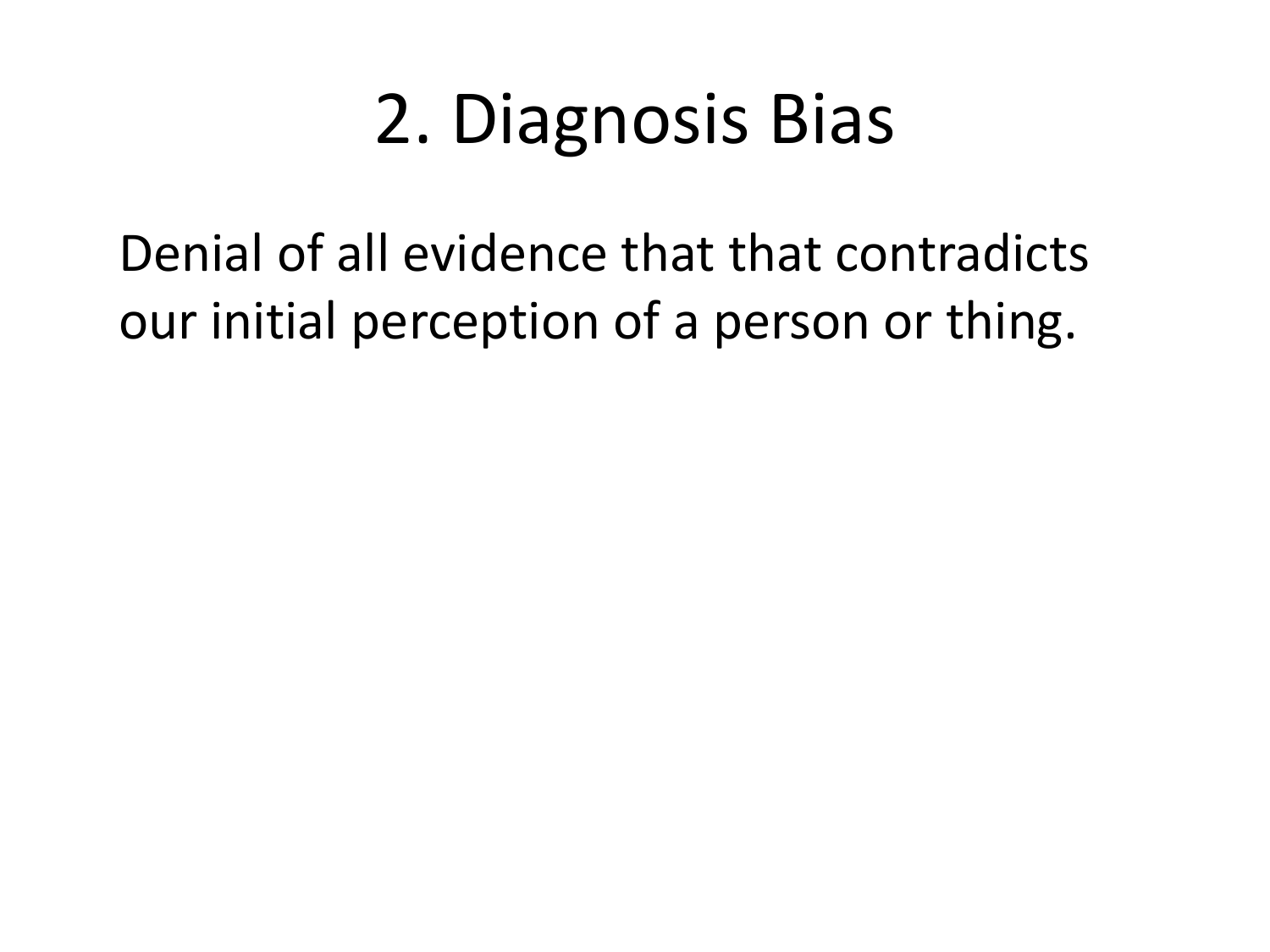### 3. Commitment Bias

Tendency to commit to a position or belief once resources have been invested. "good money after bad"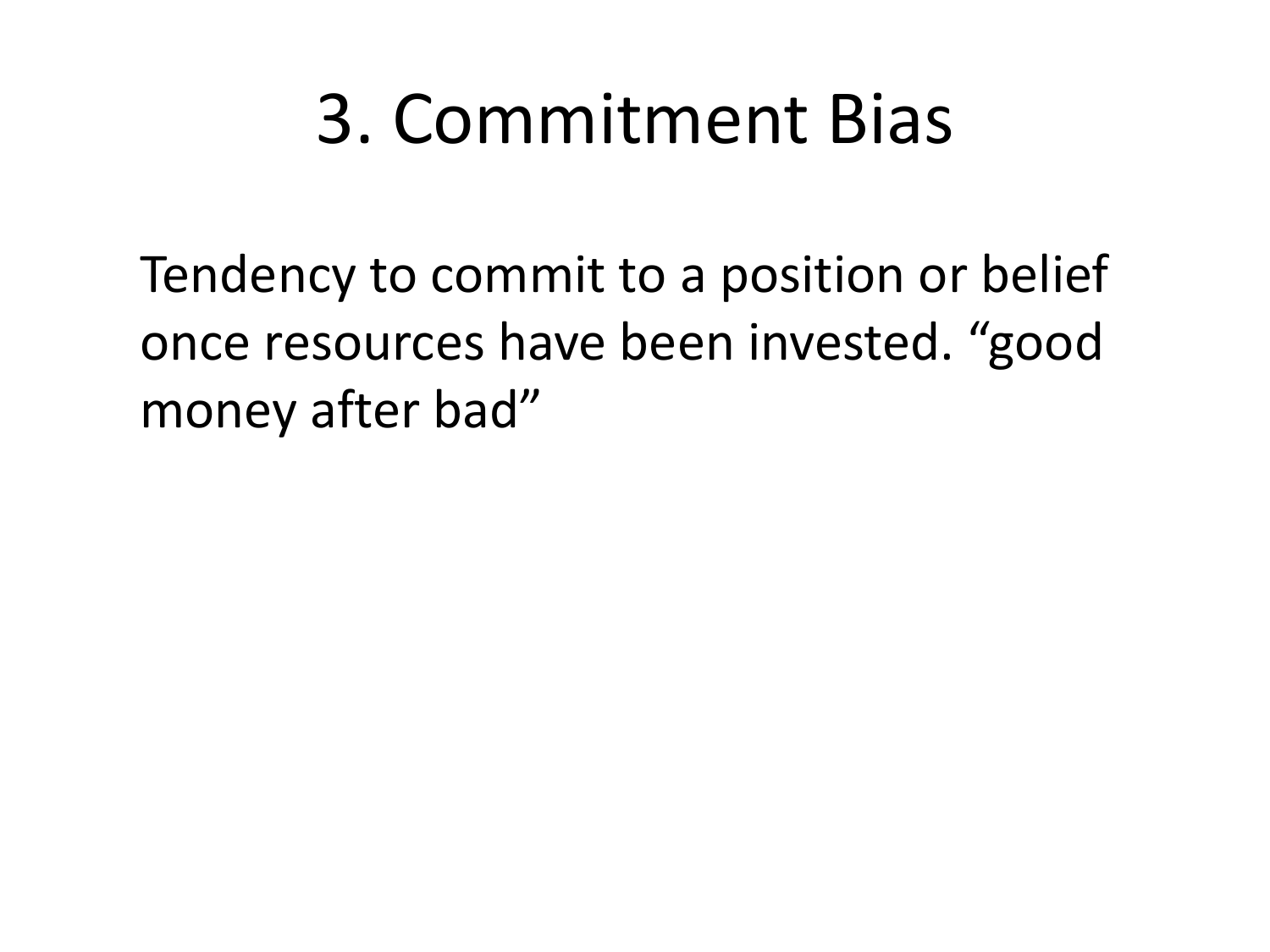#### 4. Loss aversion

Tendency to go to great lengths to avoid negative outcomes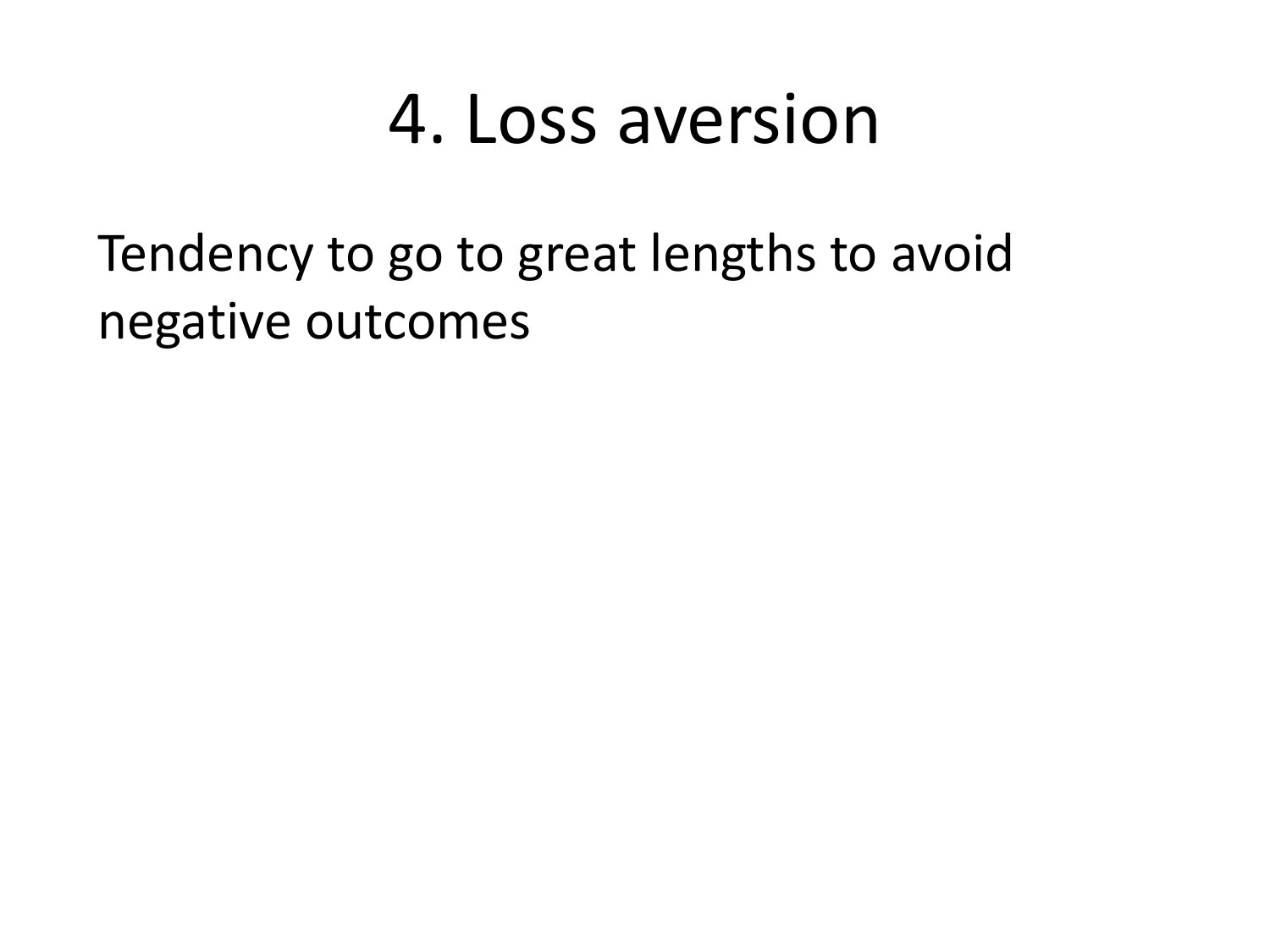### 5. Endowment Effects

Tendency to demand much more to give up something than they would to acquire it.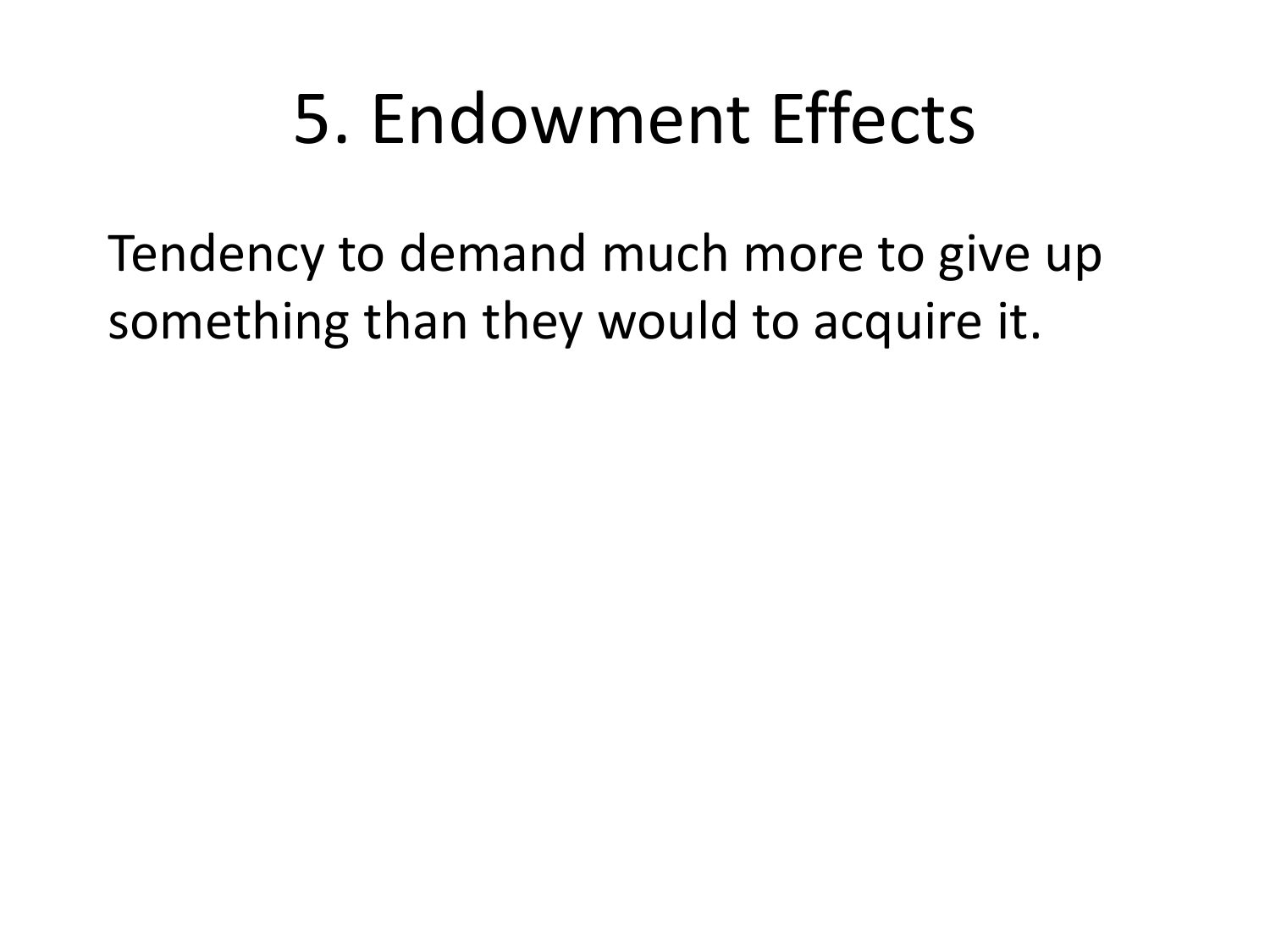# 6. Anchoring Effects

Initial impressions limit the consideration of other choices.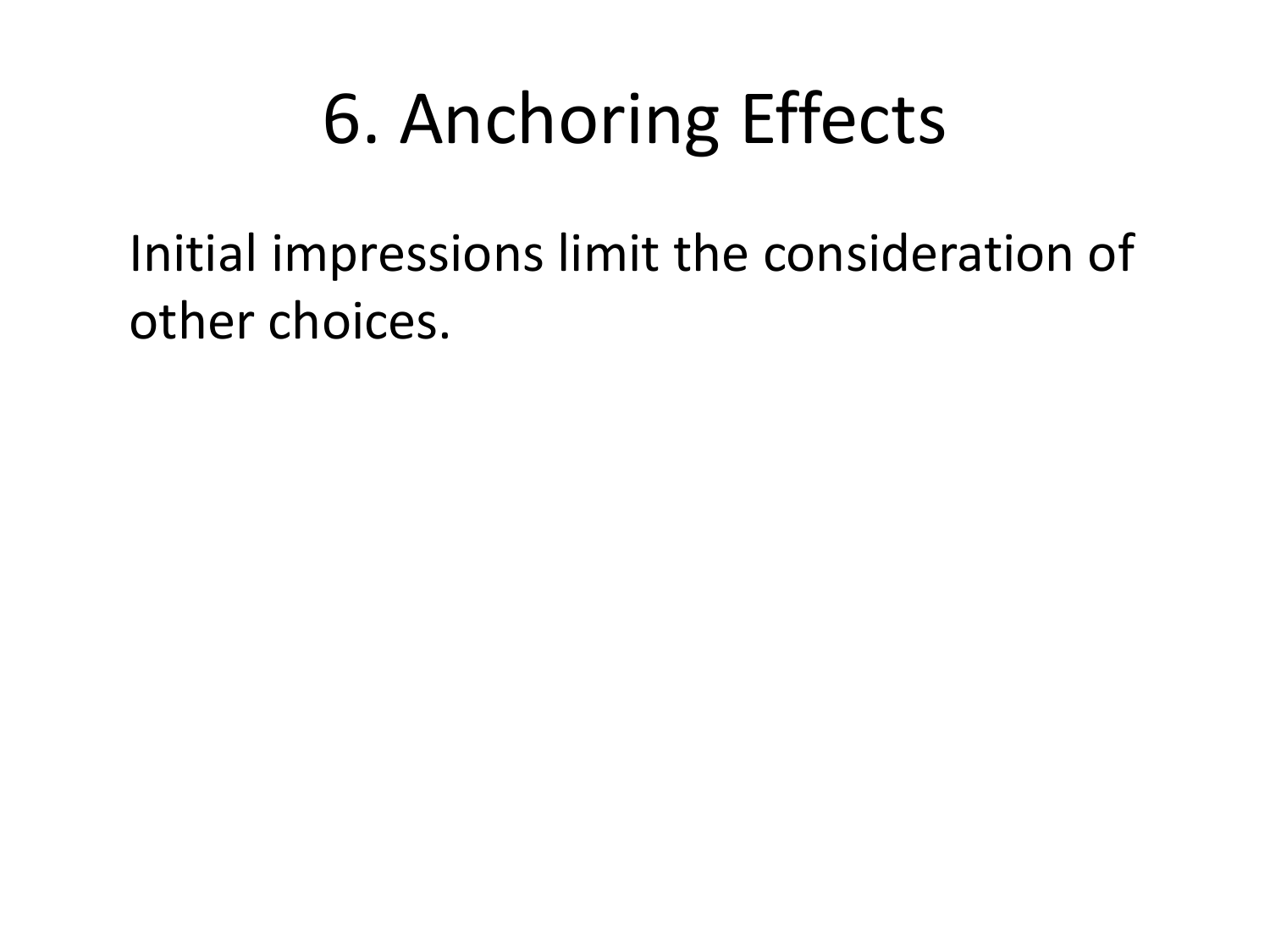# 7. Framing Effects

Defining a problem from a biased perspective that limits the choices on which decisions are made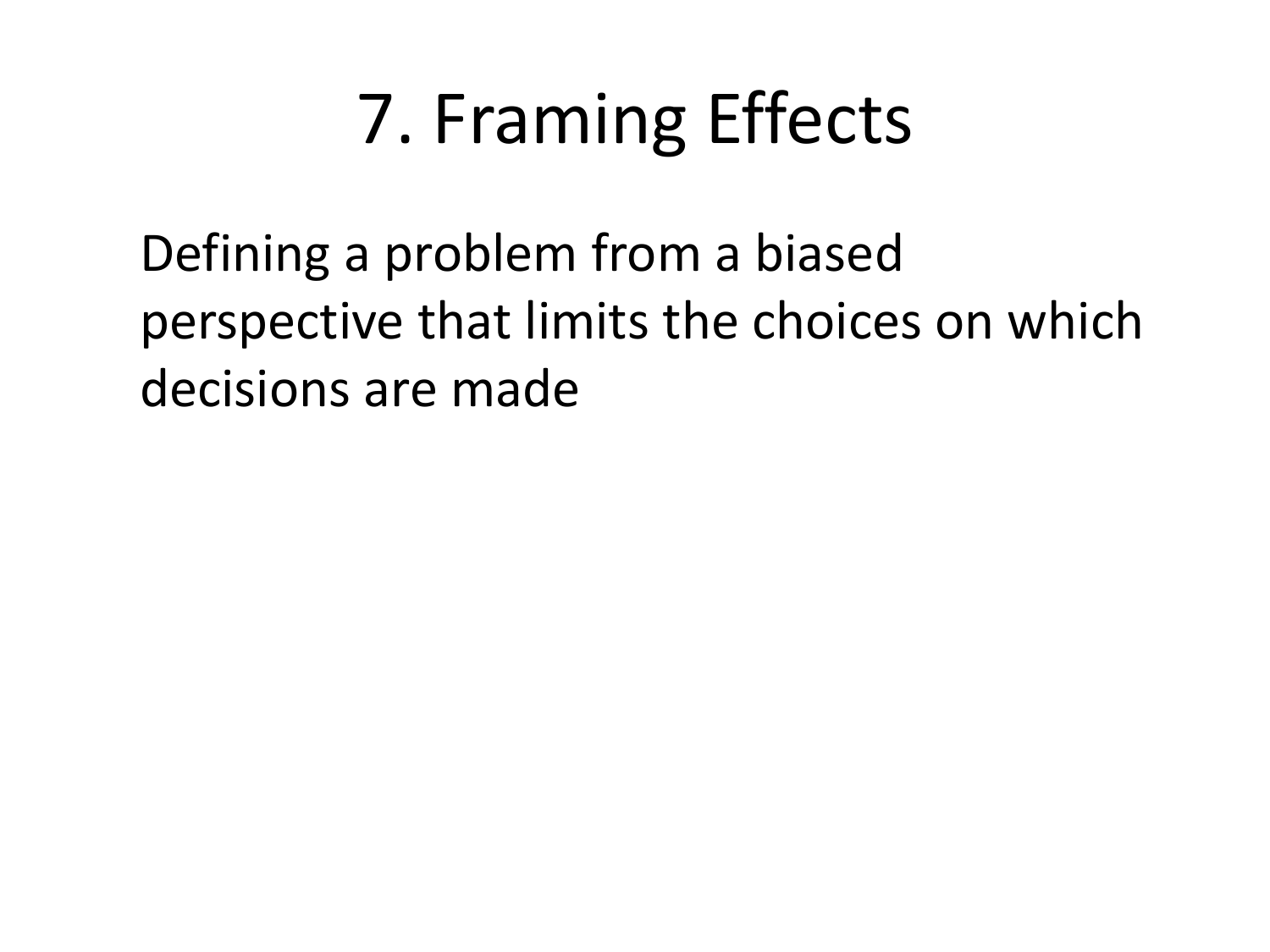#### Intrinsic Motivation

- Motivation that comes from the task itself or the sense of satisfaction from completing or working on the task.
- Purpose, Autonomy, Mastery
- "When love and skill work together, expect a masterpiece"-John Ruskin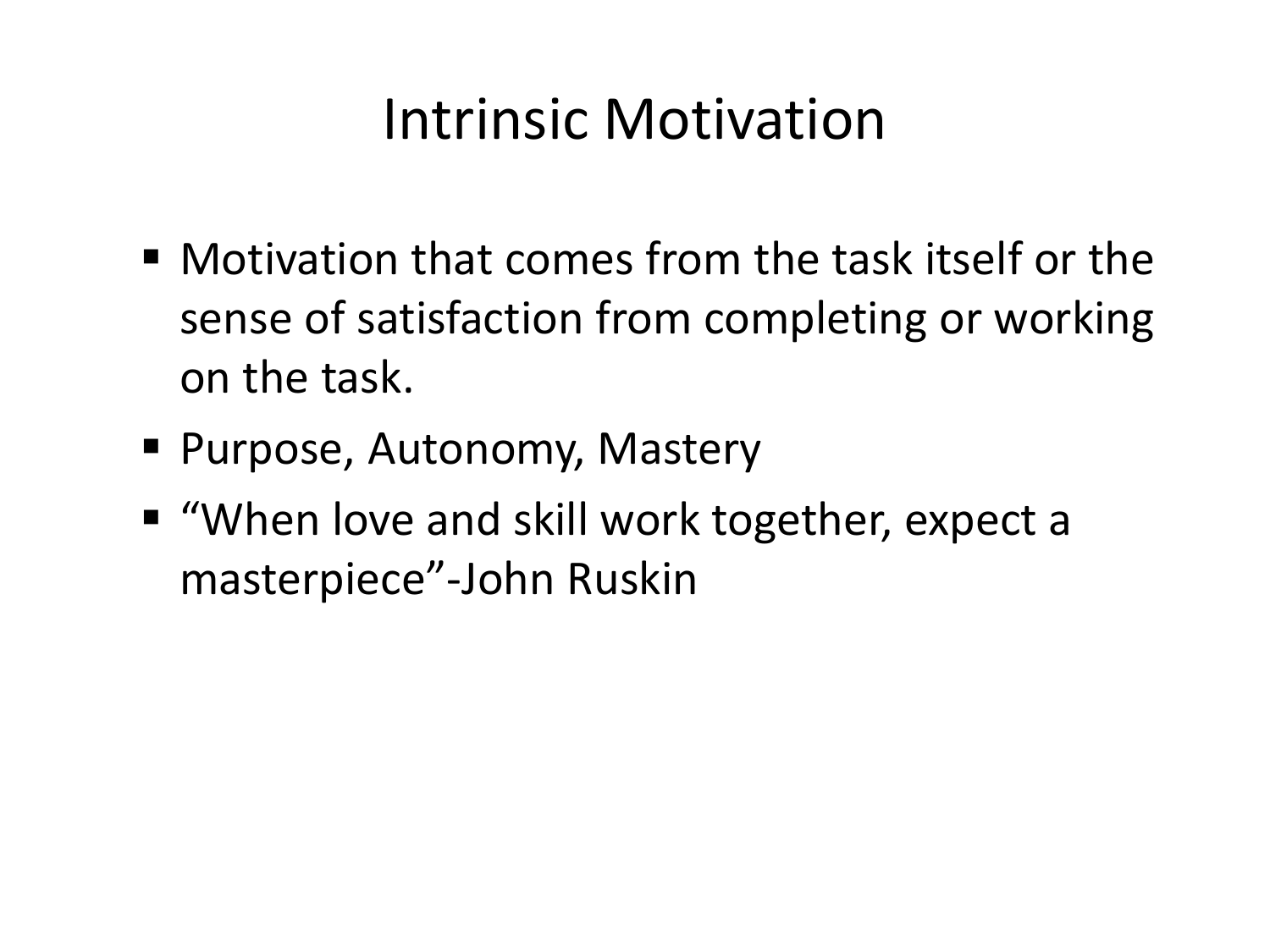#### Extrinsic Incentives

- Introduced by Frederick Taylor. (1911)."*The Principles of Scientific Management".(Grant, 2012)*
- **Designed to motivate behavior by providing a** financial or other reward unrelated to the outcome.
- Works well for assembly line, 'piece work' activities.
- Not well suited to long term behavioral change.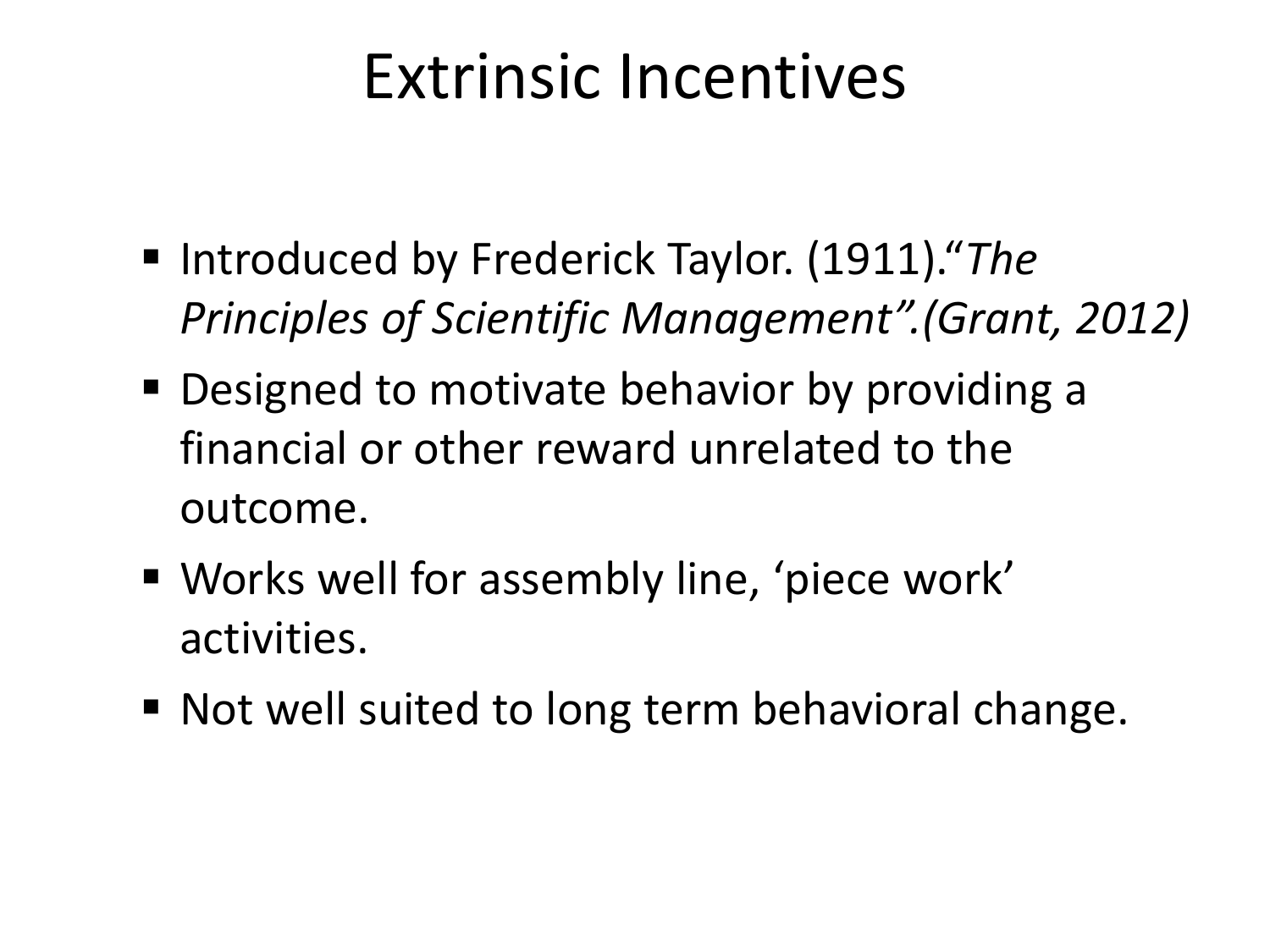# Identity Economics

- Self Image-Altruism, volunteerism, criminality
- Group Identity-Homophily vs Exclusion
- Social Categories, Norms, Ideals
	- Promoting an ideal as the norm
		- Marlboro cigarettes ideal cowboy identity
		- Waianae diet healthy diet of traditional Hawai'ians
- Reinforce habits, attitudes, beliefs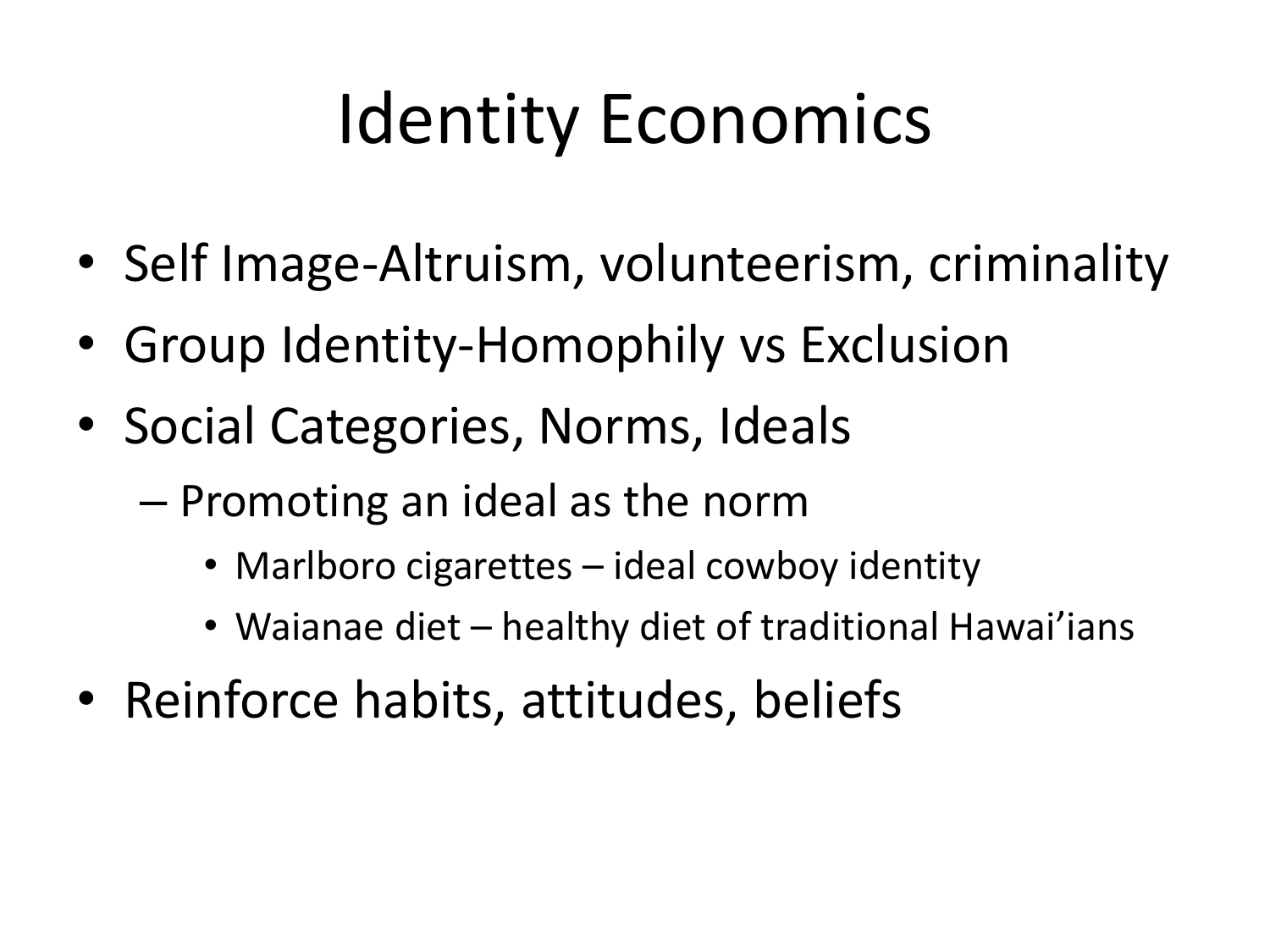# Applied Identity Economics

- Social Network Analysis
	- Relationships rather than attributes
		- Six degrees of Kevin Bacon
		- Internet and Social Media
		- Diffusion of Innovation/Memes/Contagion
	- Centrality/Proximity/Connectivity
	- Complexity/Segmentation/Isolates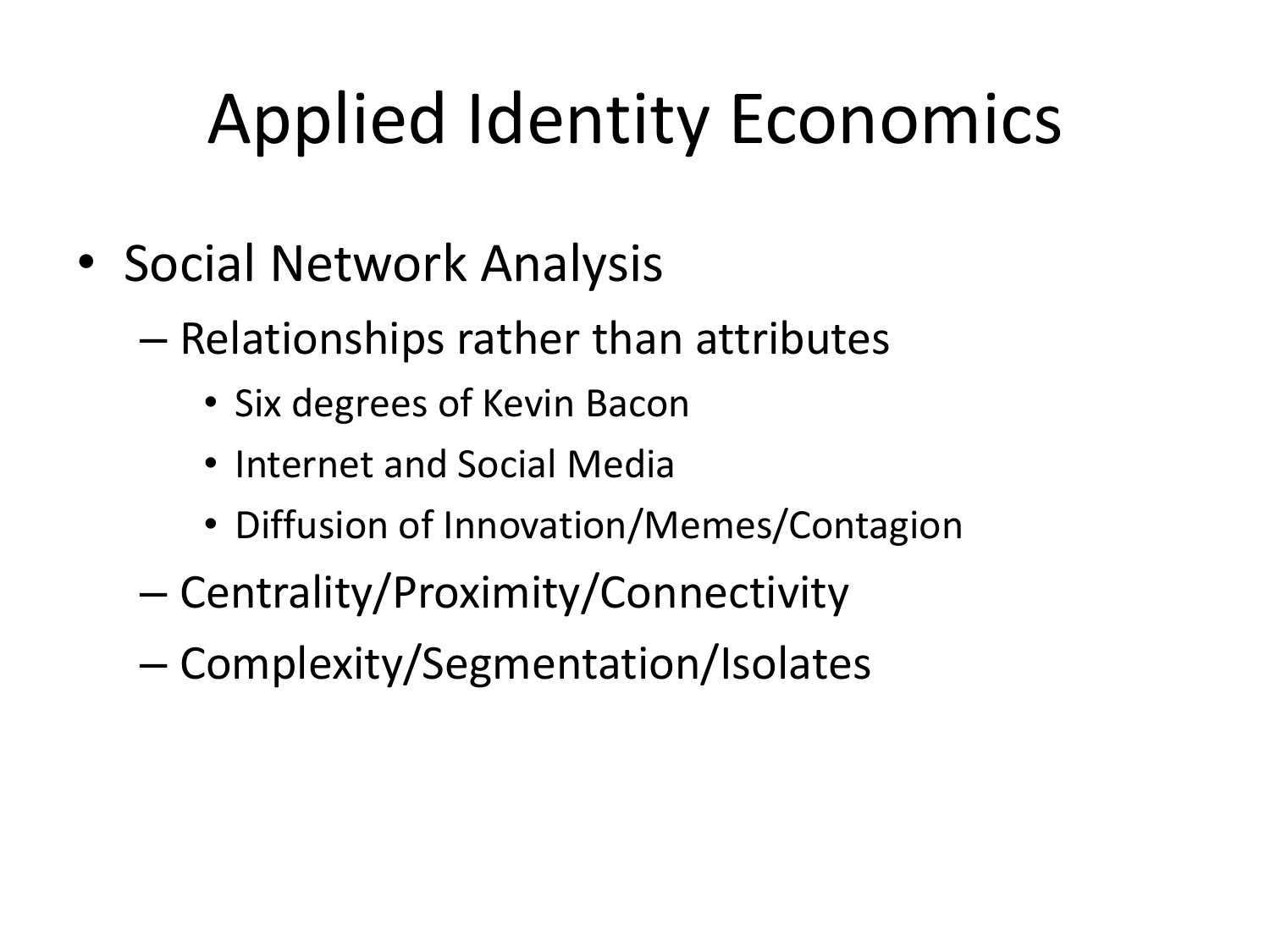# Applied Identity Economics

- Social network analysis (continued)
	- Core/Periphery
	- Social context and resilience
	- Network analytics provides a quantitative framework for studying the importance of social context on human behavior.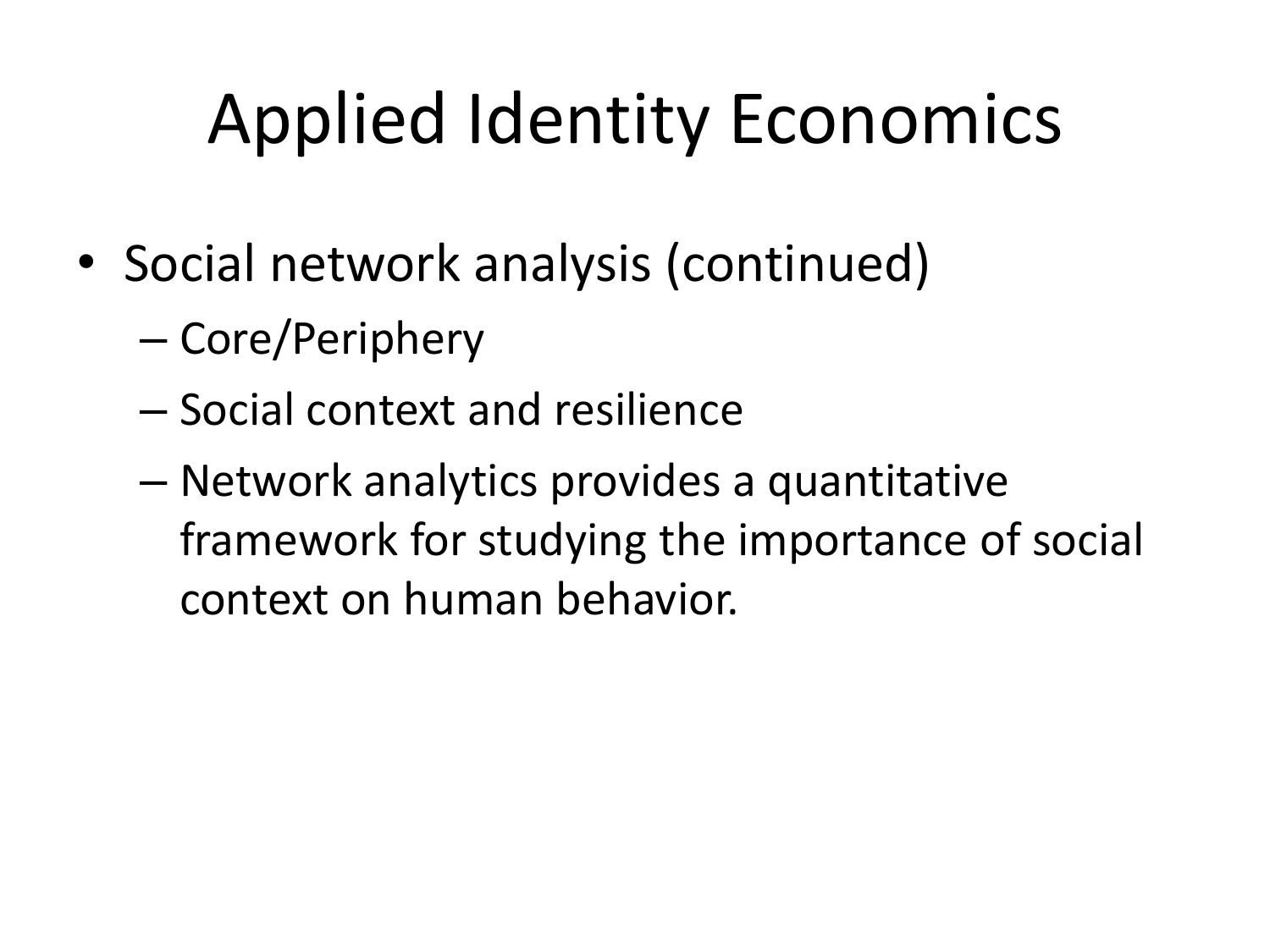# Applied Behavioral Economics

- Libertarian Paternalism
	- Applying knowledge of human irrationality to marketing and interventions.
	- Providing choice with structure
	- Can be good or bad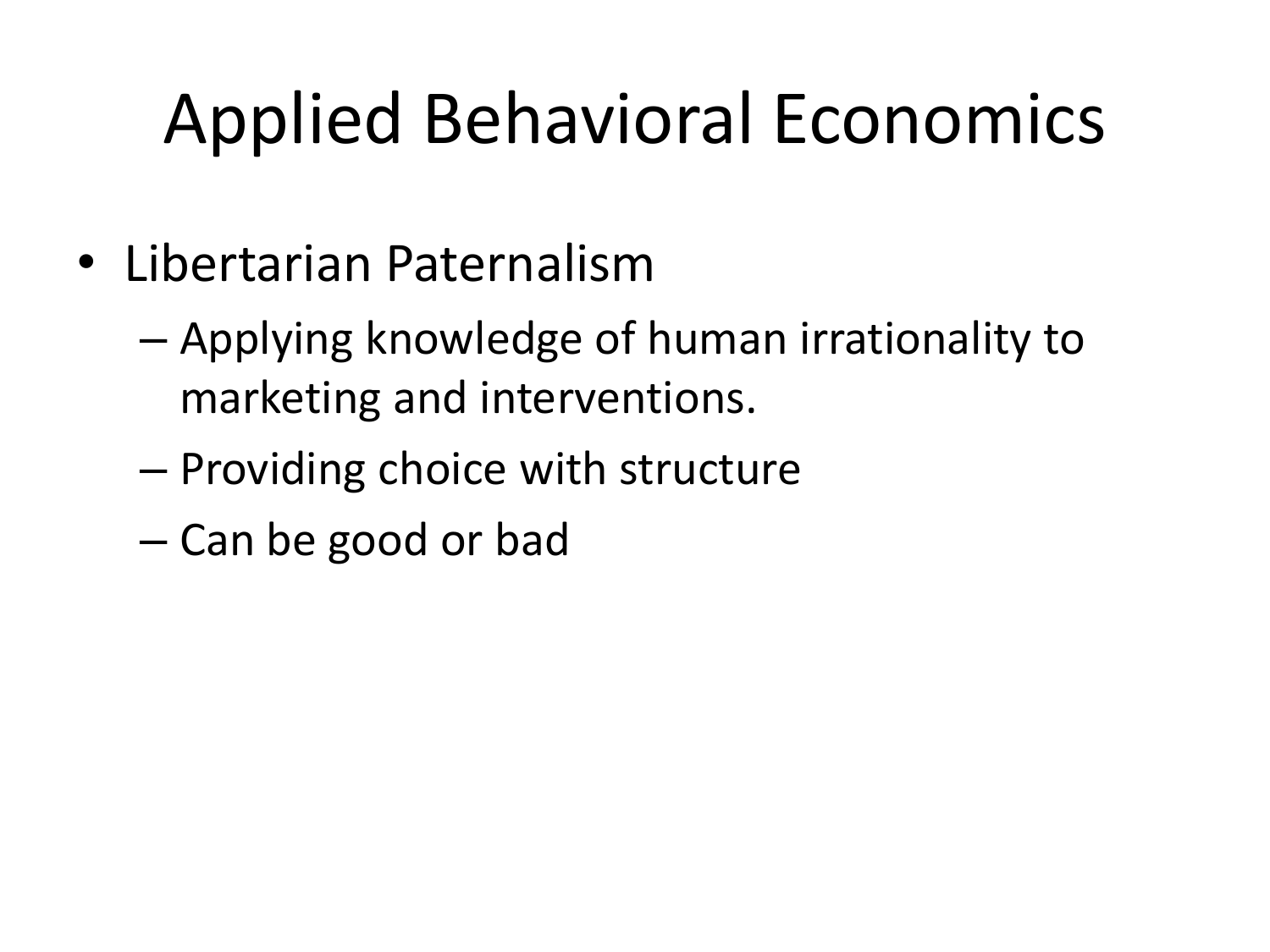# Applied Behavioral Economics

- Choice Architects
	- Default choices
	- Structured vs random choice
	- Incorporating irrational behavior
		- Smoking cessation program in Philippines. (loss aversion)
		- Setting default choices for health plan selection
		- Placing fruits and vegetables in easy reach and deserts out of the way on cafeteria lines.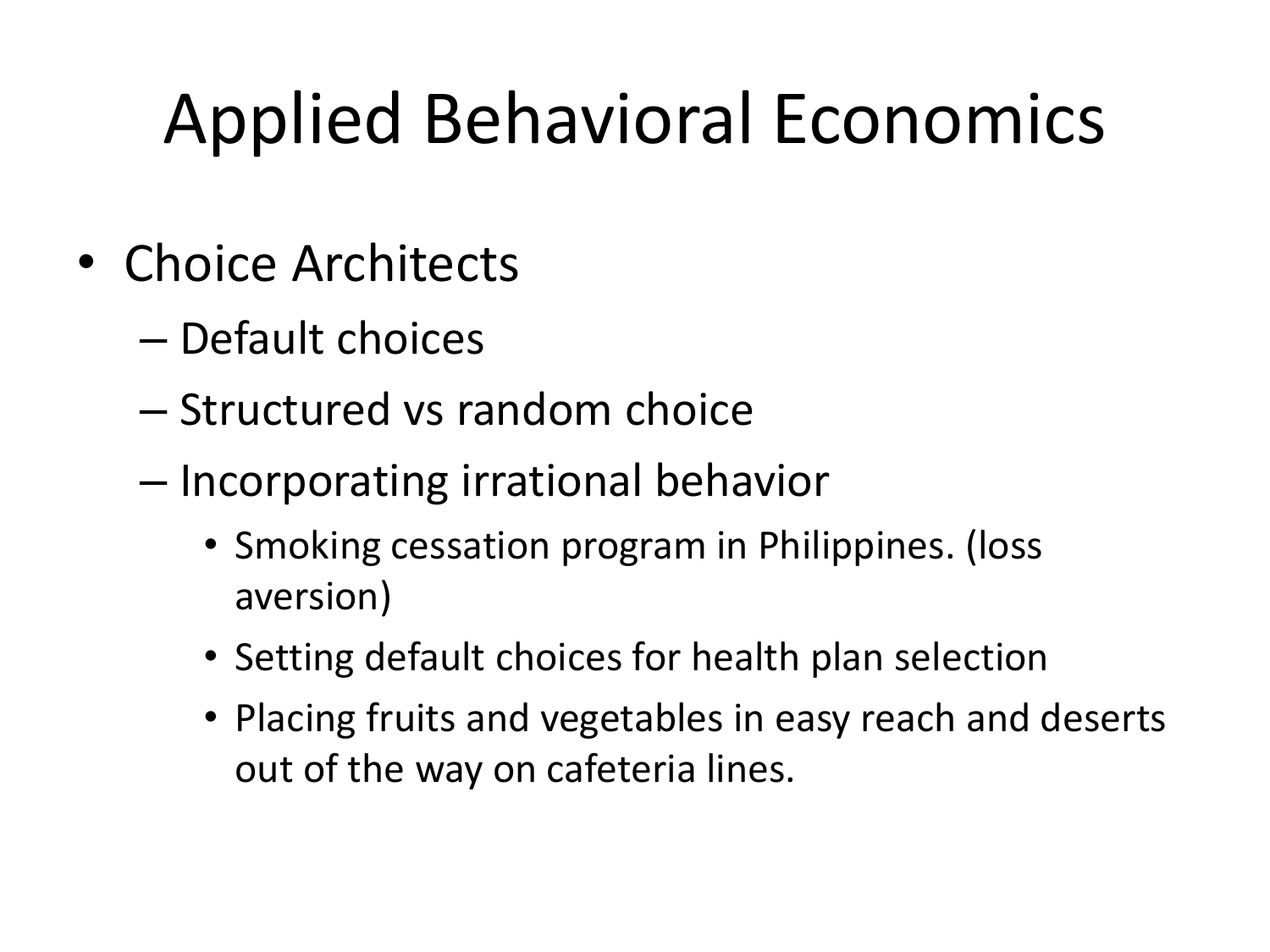# Conclusion

- People are irrational, plan for it.
- Be careful when using rewards to improve participation. It may provide short term results at the expense of long term outcomes.
- "One size does not fit all." Everyone is different and will respond differently to interventions for different reasons. Understanding and acting on the 'why', results in better programs and policies.
- Choice architectures exist, whether planned or not. Architect the choices to improve outcomes. It can even be a 'no cost' improvement.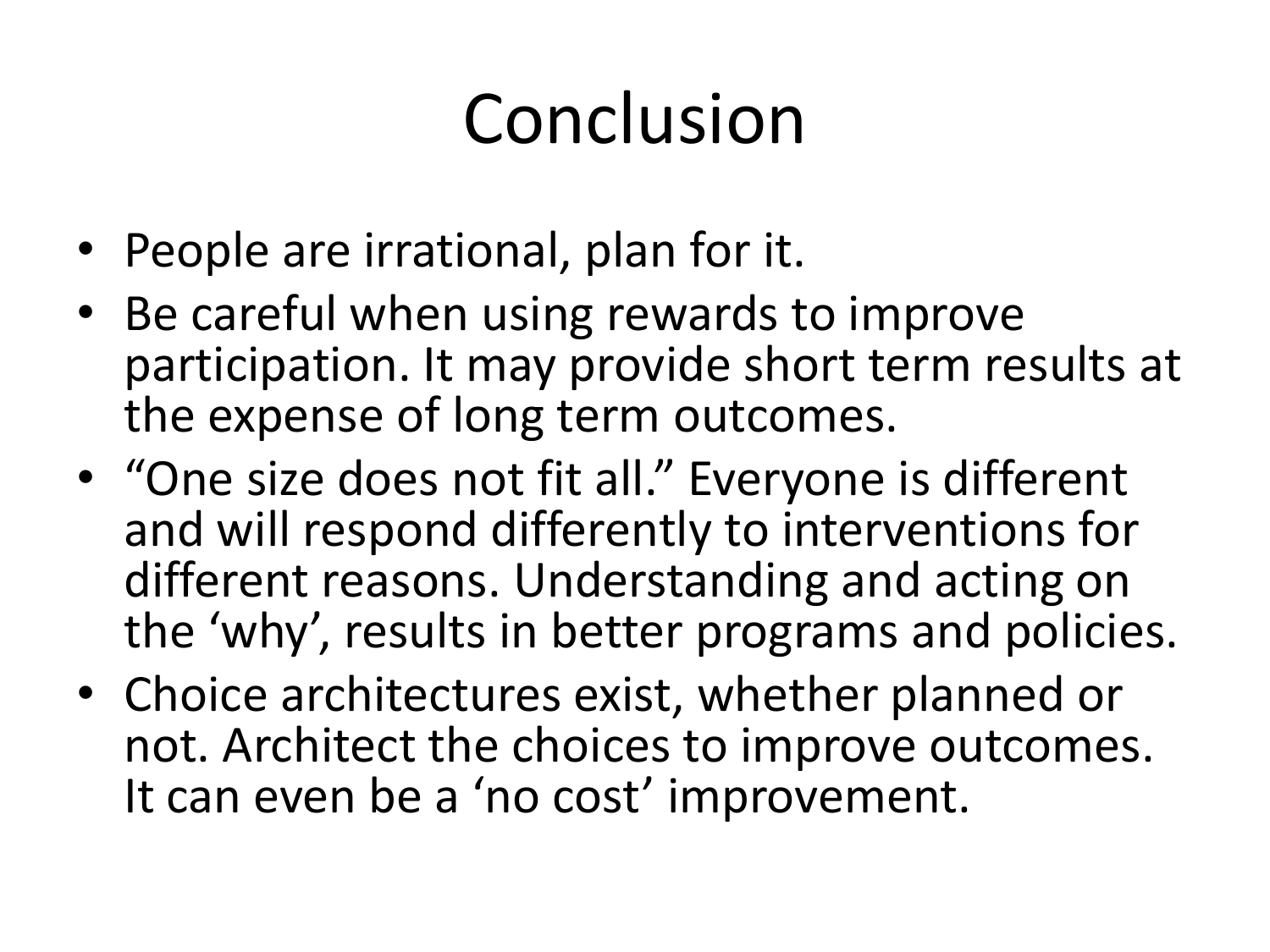### Further Reading

- Behavioral Economics
	- Ariely D, (2009). Predictably Irrational.
	- Levitt S, Dubner S. (2005). Freakonomics.
	- Brafman O, Brafman R. (2008). Sway.
- Intrinsic Motivation/Extrinsic Incentives
	- Pink D. (2011). Drive.
	- Grant R. (2012). Strings Attached.
	- Kreps D. "Intrinsic Motivation and Extrinsic Incentives". *Am Econ Rev.,* Vol. 87, No. 2, Papers and Proceedings of the Hundred and Fourth Annual Meeting of the American Economic Association (May, 1997), pp. 359-364.
- Identity Economics/Social Network Analysis
	- Akerlof G, Kranton R. (2010). Identity Economics.
	- Valente T. (2010). Social Networks and Health.
- Choice Architectures and Libertarian Paternalism
	- Thaler R, Sunstein C. (2008). Nudge.
	- Thaler R, Sunstein C. "Libertarian Paternalism". *Am Econ Rev.,* Vol. 93, No. 2, Papers and Proceedings of the One Hundred Fifteenth Annual Meeting of the American Economic Association, Washington, DC, January 3-5, 2003 (May, 2003), pp. 175-179.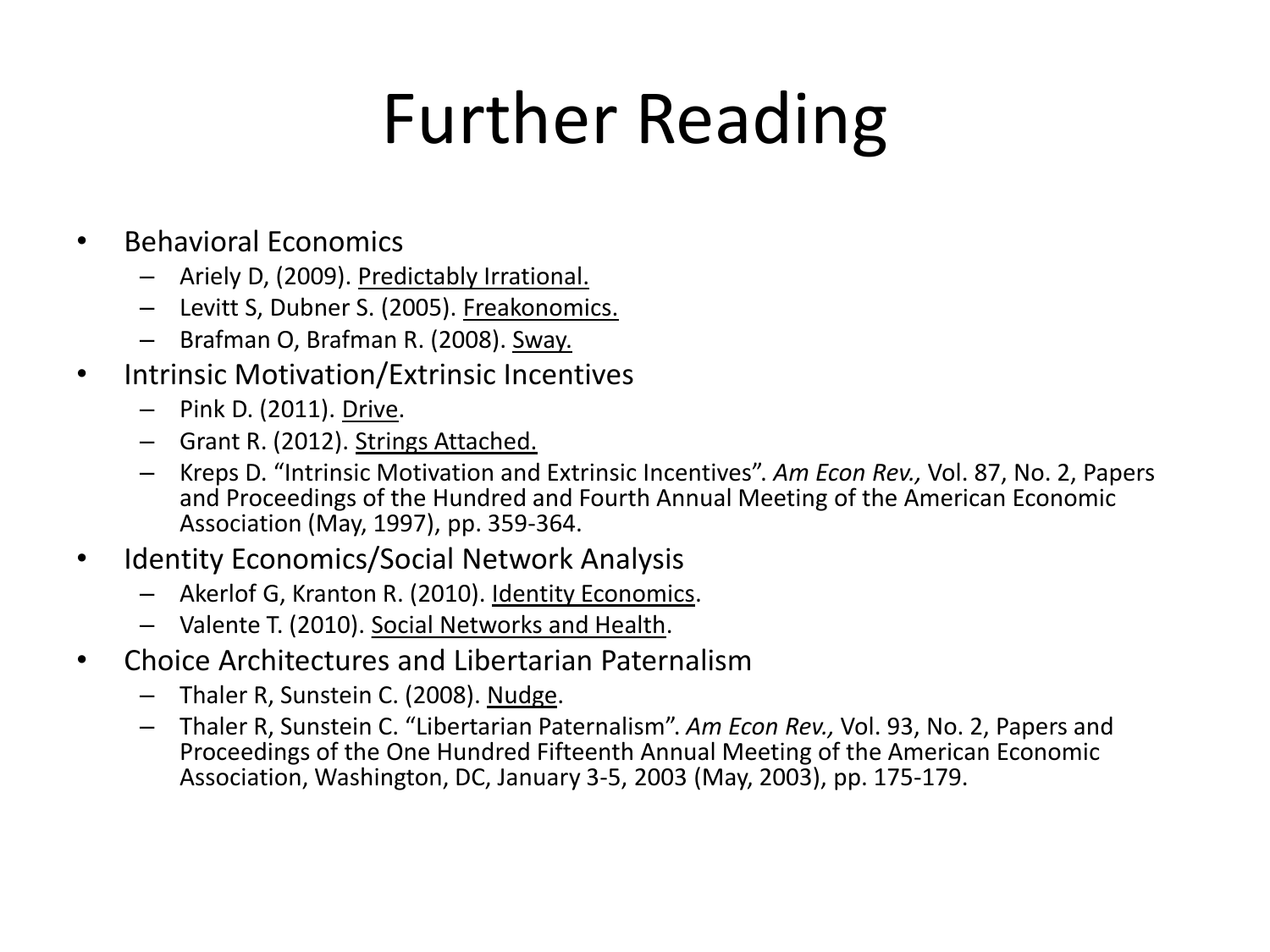EVALUATION (Please take a few minutes to participate)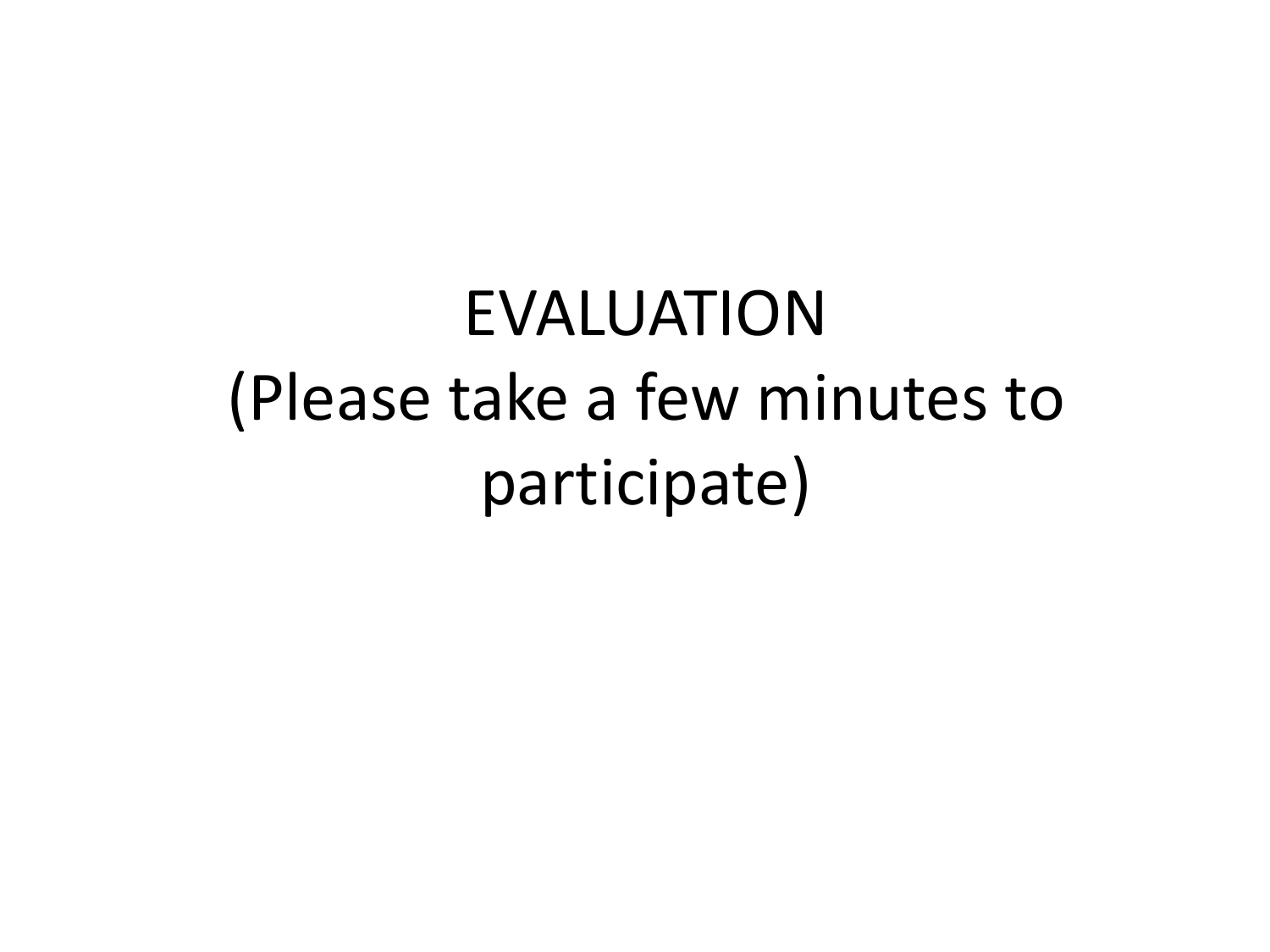1. The objectives of the lecture were clearly stated

- a. Strongly Disagree
- b. Disagree
- c. Neutral
- d. Agree
- e. Strongly Agree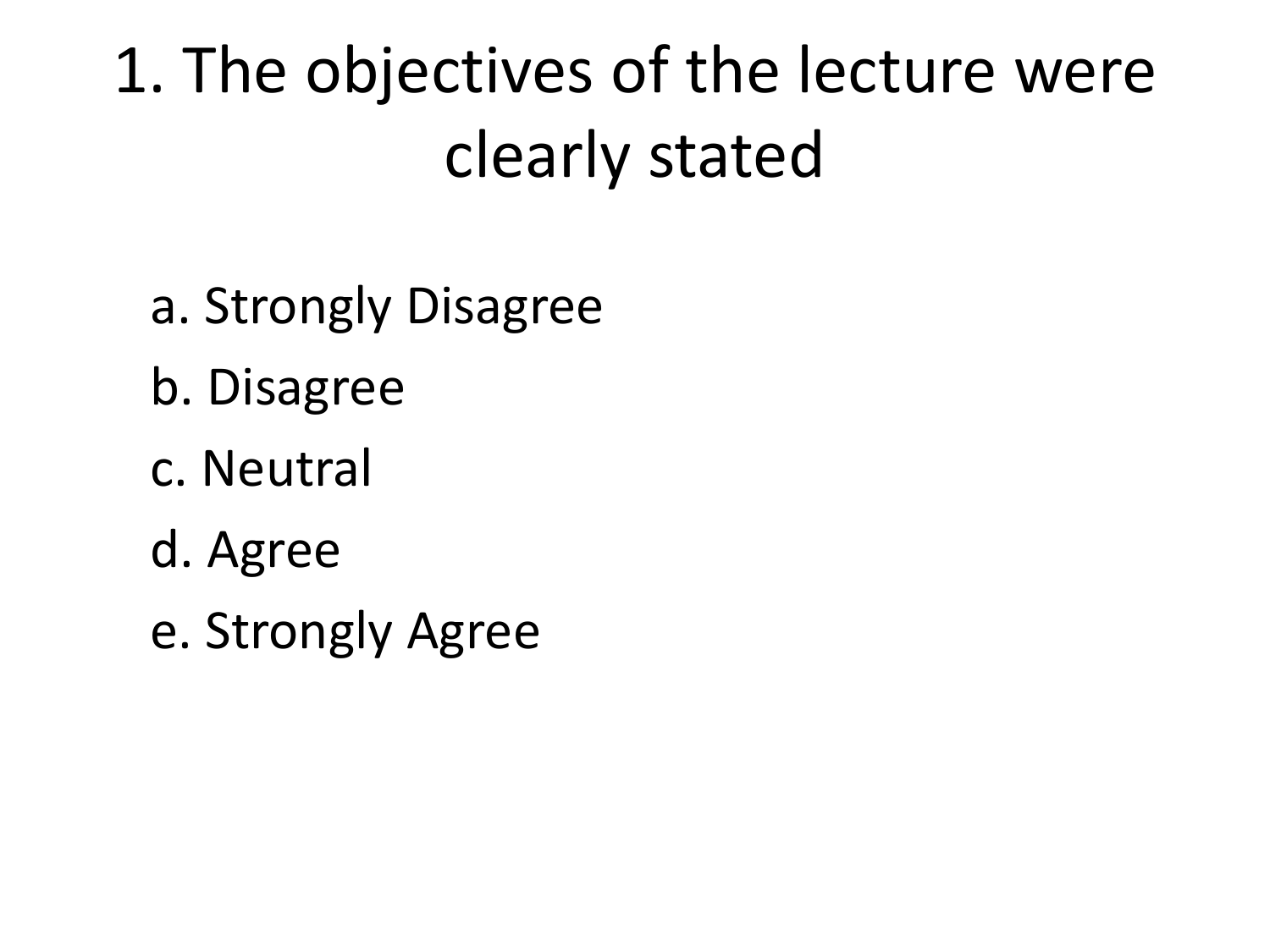2. The instructor fulfilled the objectives of the lecture.

- a. Strongly Disagree
- b. Disagree
- c. Neutral
- d. Agree
- e. Strongly Agree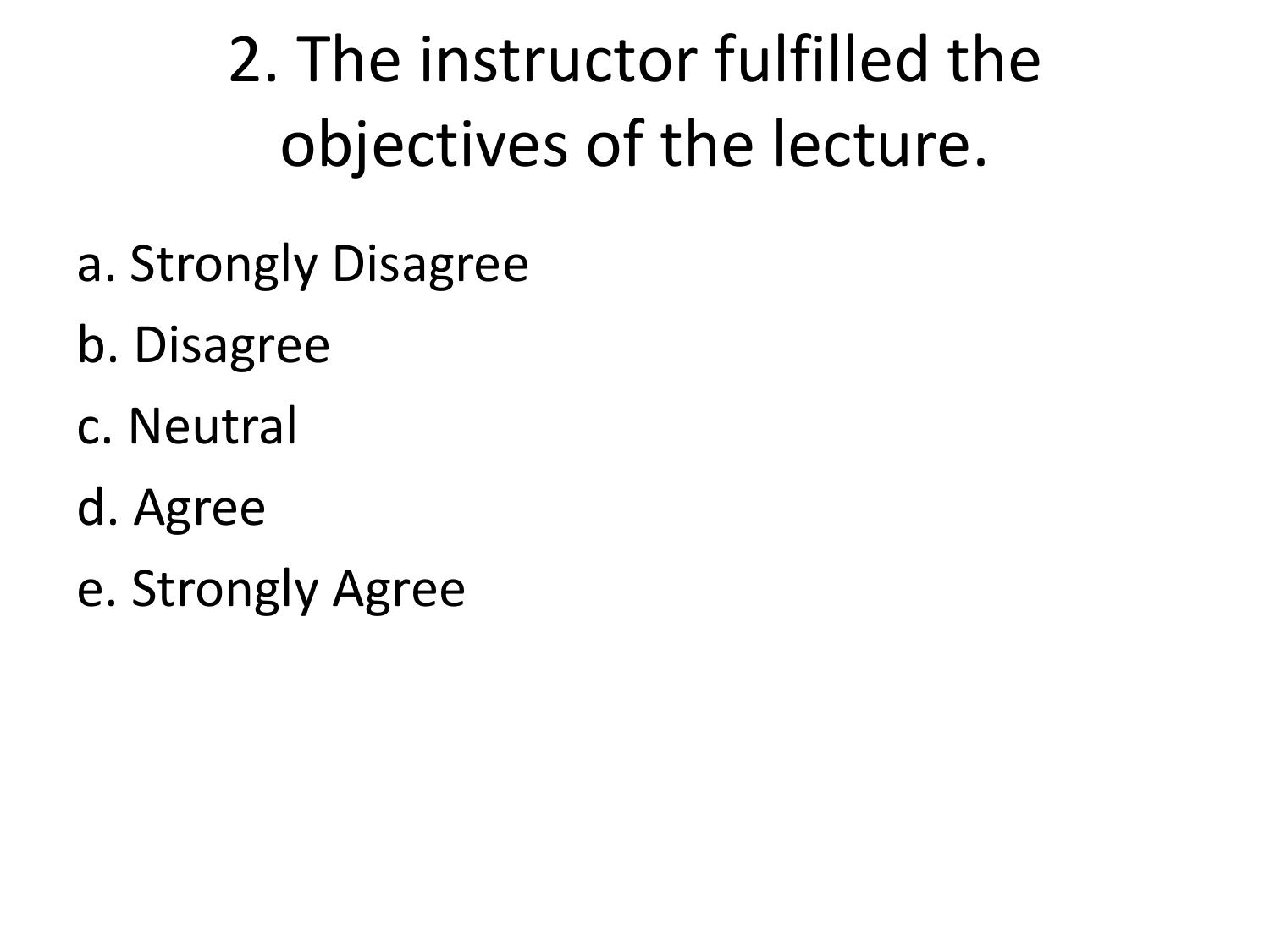3. The instructor demonstrated knowledge of lecture content.

- a. Strongly Disagree
- b. Disagree
- c. Neutral
- d. Agree
- e. Strongly Agree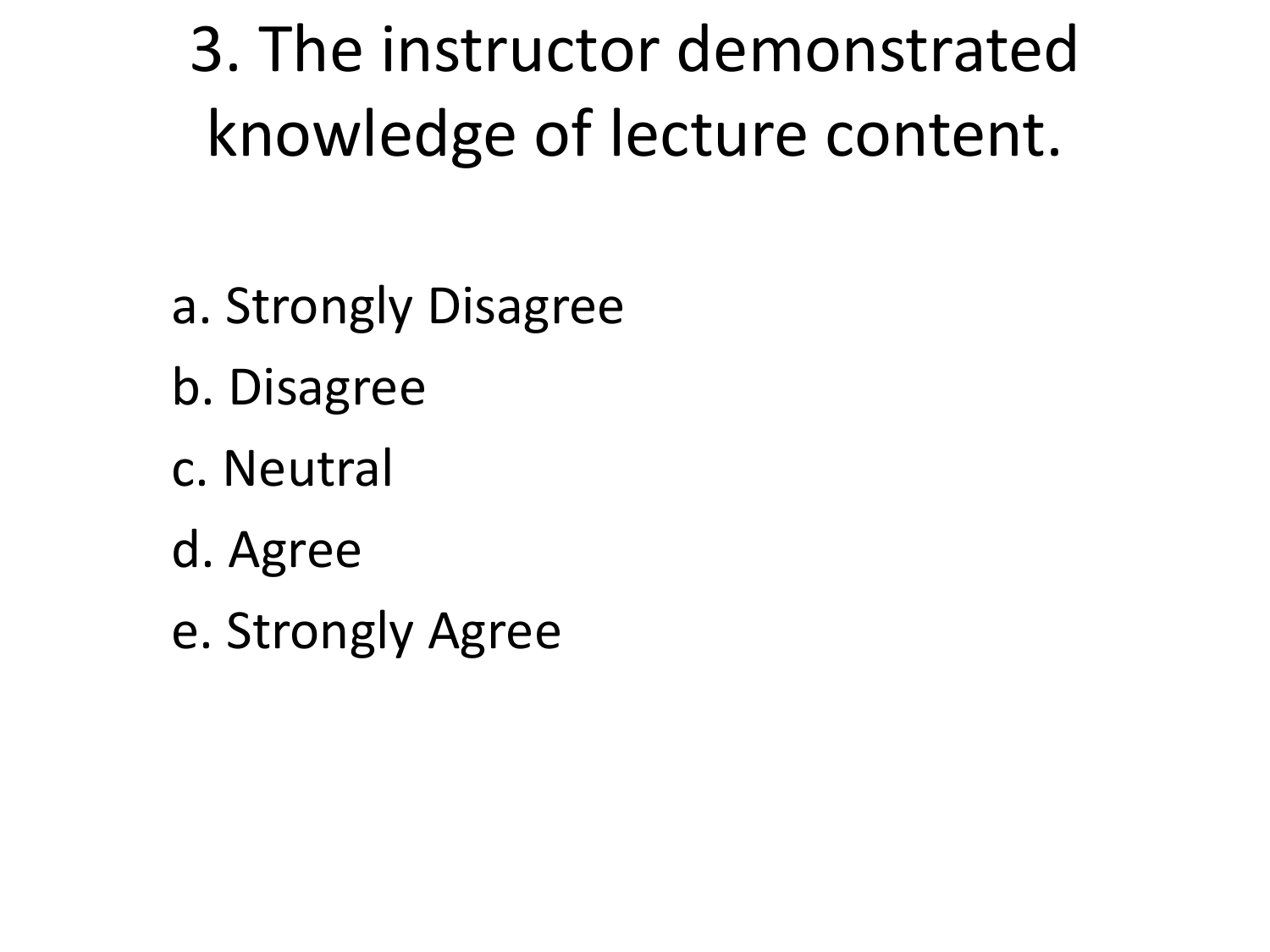### 4. The instructor communicated effectively.

- a. Strongly Disagree
- b. Disagree
- c. Neutral
- d. Agree
- e. Strongly Agree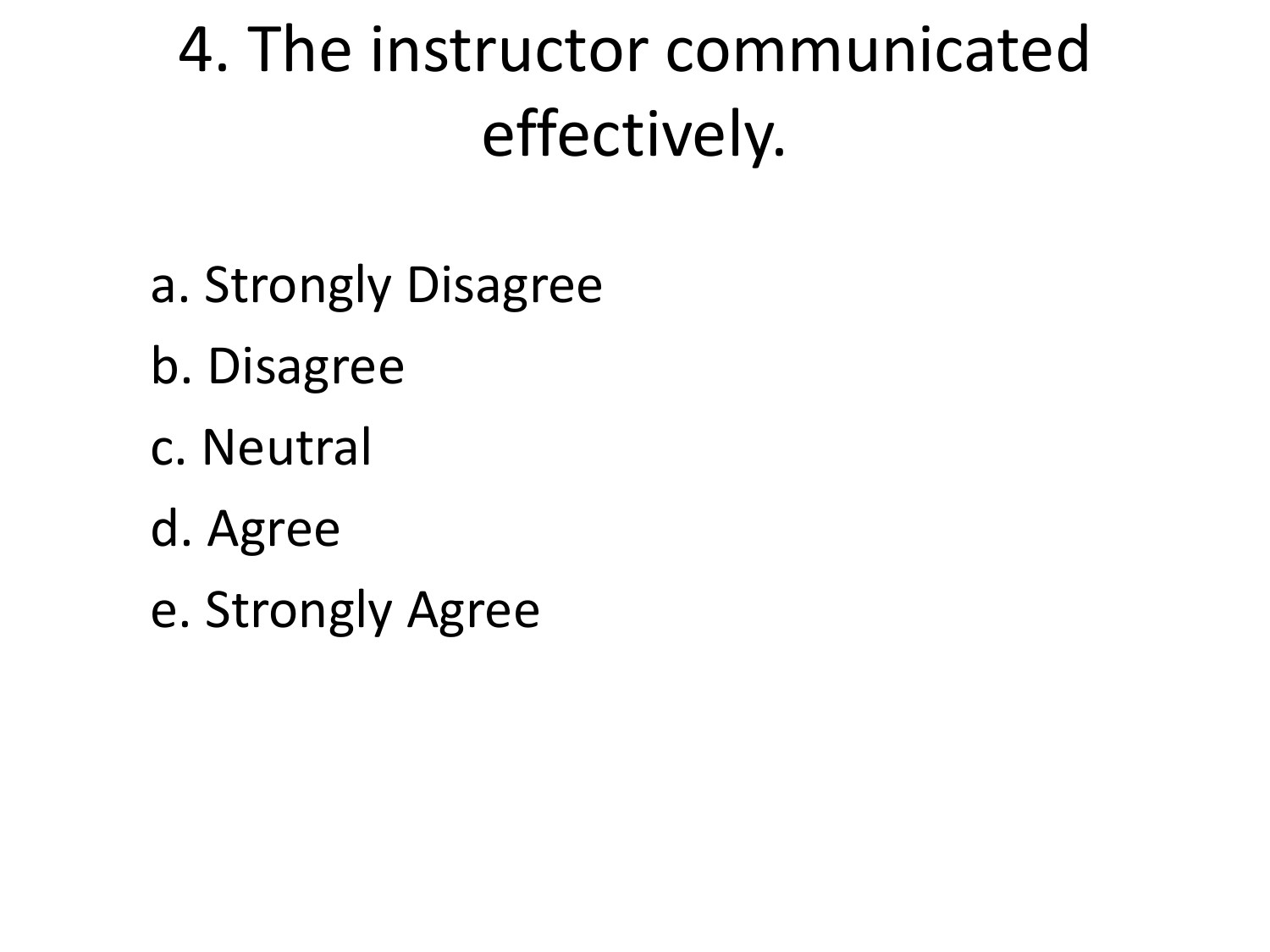### 5. Global appraisal: Considering everything how would you rate this lecture?

- a. Poor
- b. Fair
- c. Average
- d. Good
- e. Excellent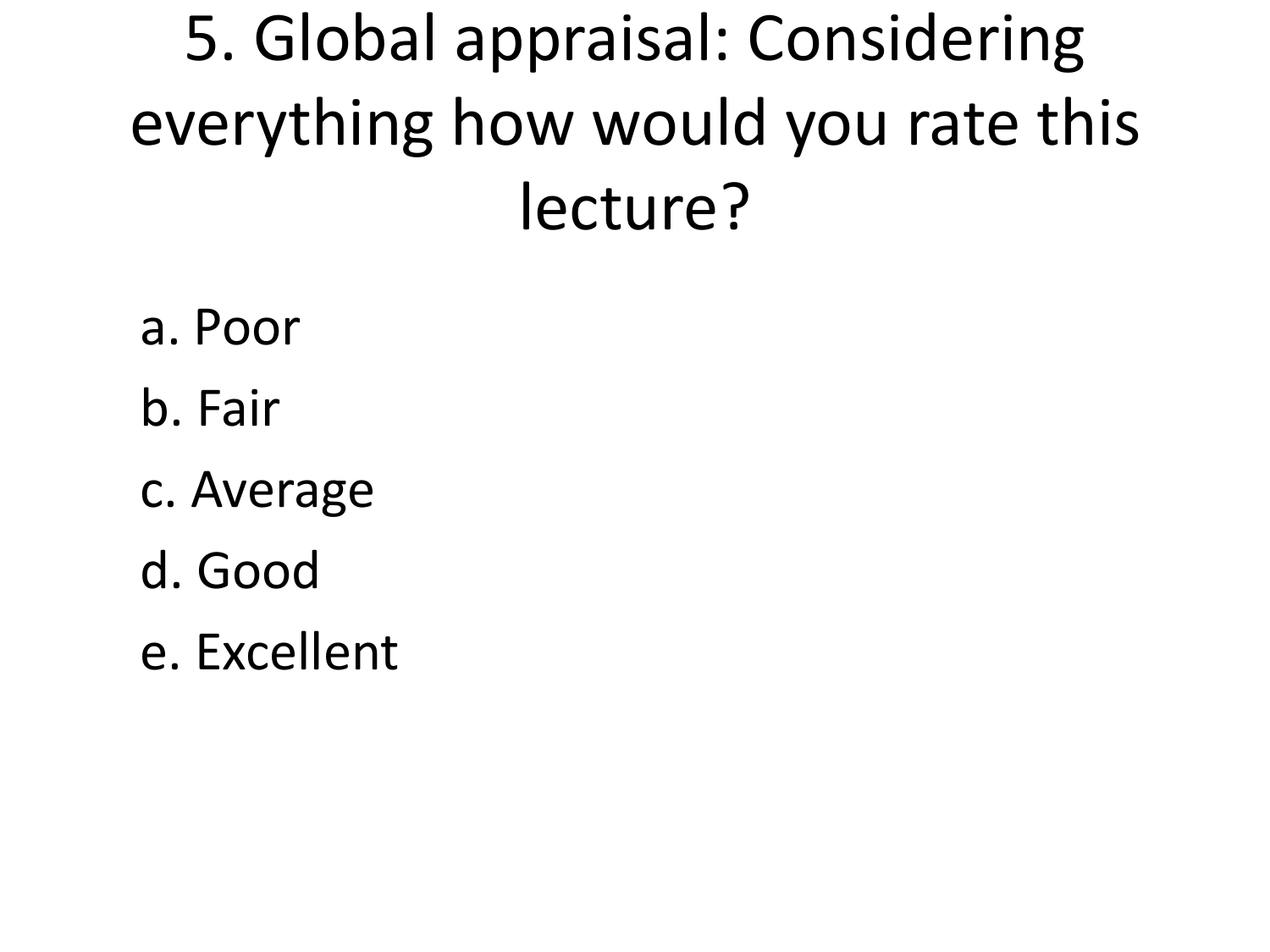#### 6. About you: What is your affiliation?

- a. UH JABSOM
- b. UH Manoa
- c. UHH College of Pharmacy
- d. Community
- e. Other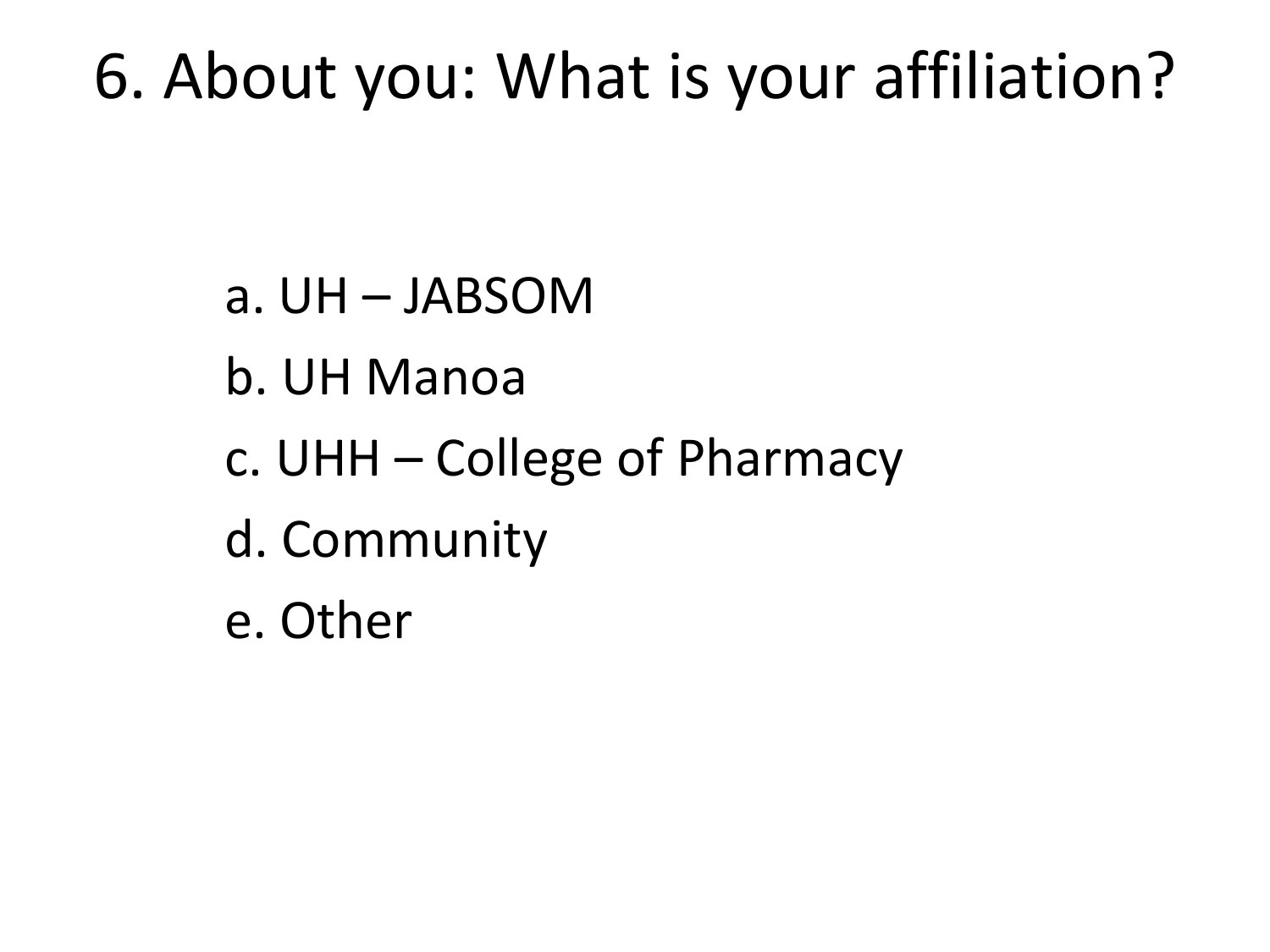#### 7. What is your current status?

- a. Master's level student
- b. Doctoral student
- c. Post-doctoral
- d. Faculty
- e. Other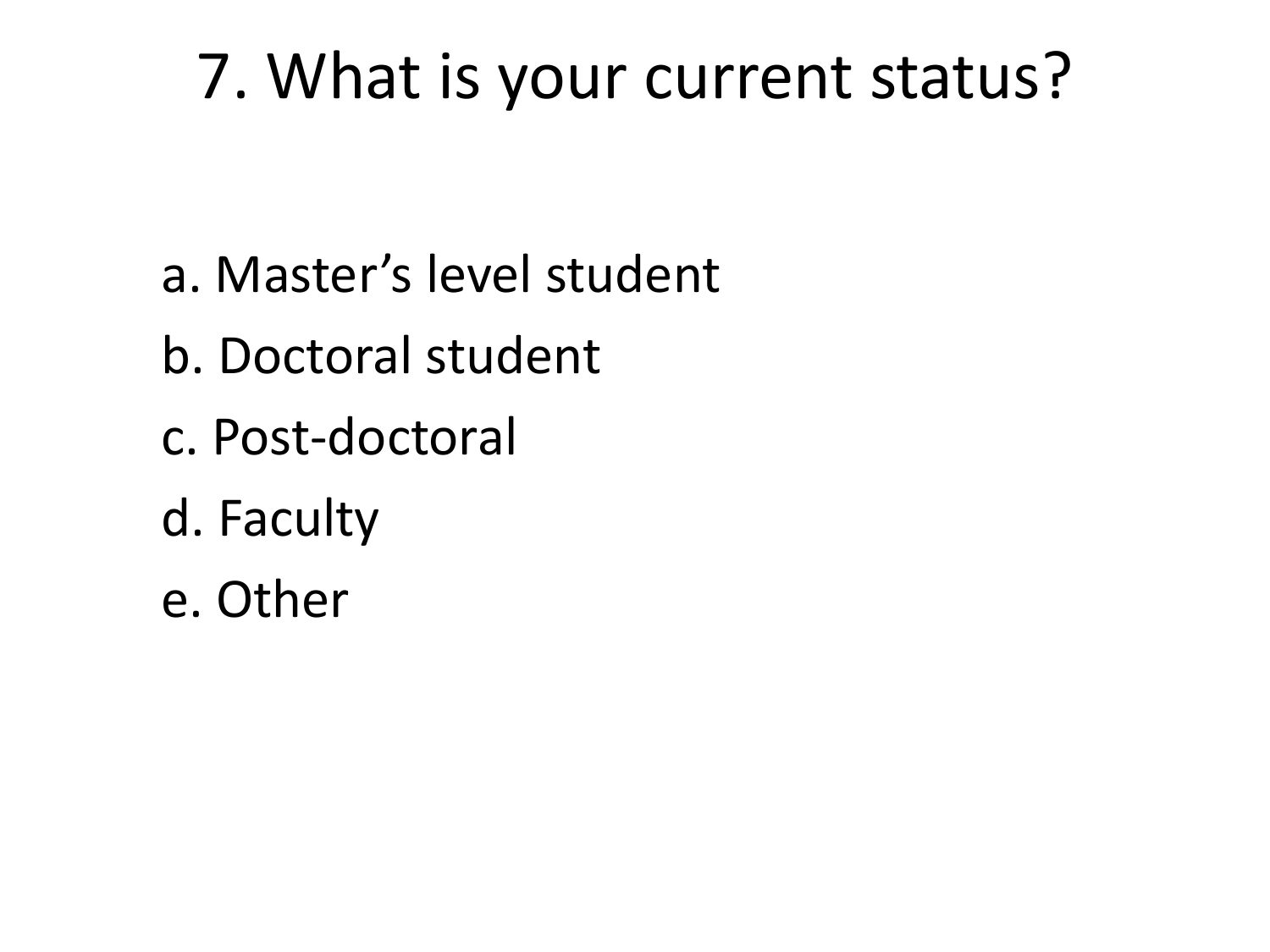#### 8. Any suggestions for future lectures?

Please type in the text box and we will gather the information from there

\_\_\_\_\_\_\_\_\_\_\_\_\_\_\_\_\_\_\_\_\_\_\_\_\_\_\_\_\_\_\_\_\_\_

MAHALO FOR YOUR PARTICIPATION